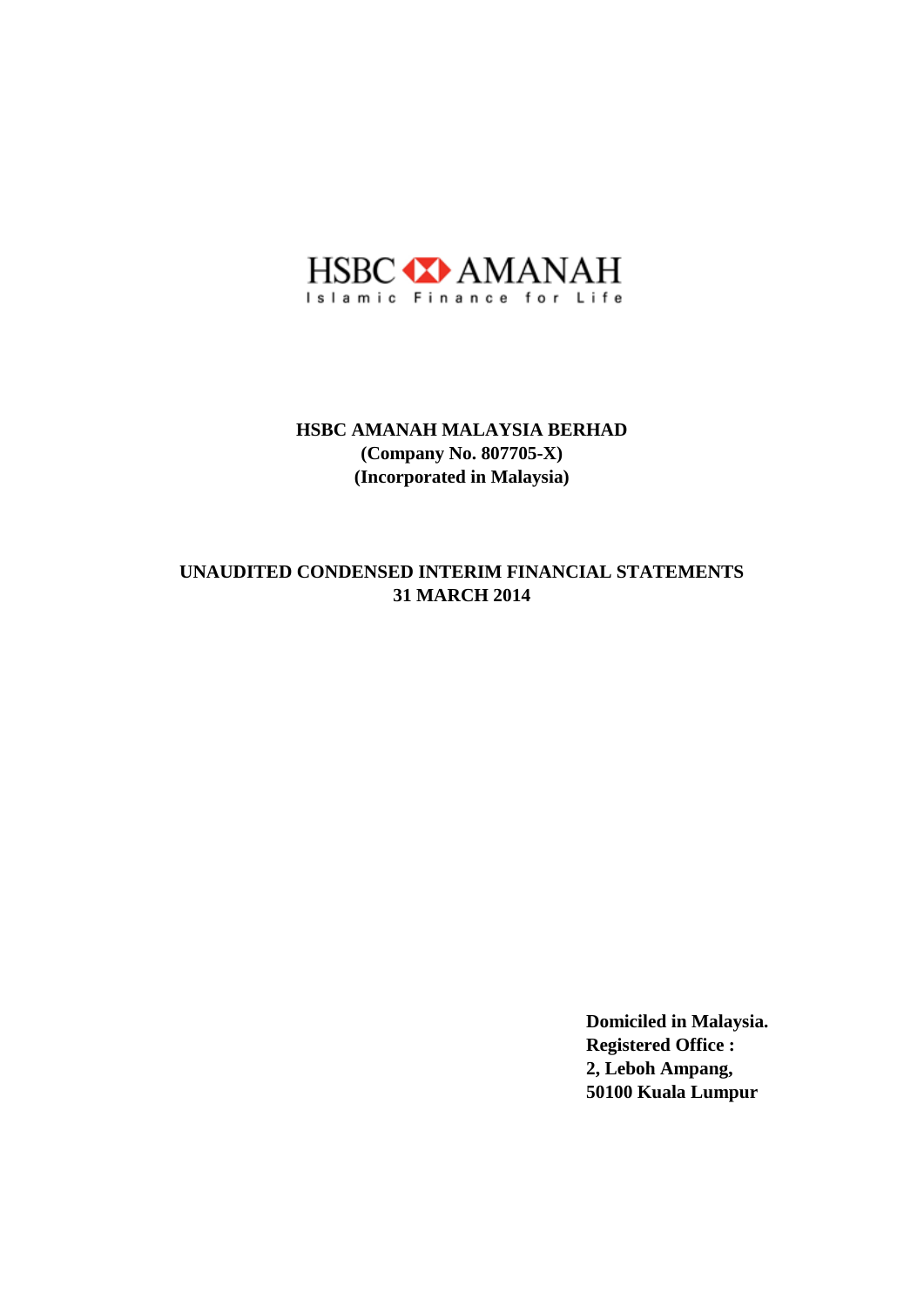#### **MANAGEMENT'S CERTIFICATION**

I hereby certify that the attached unaudited condensed interim financial statements for the financial period ended 31 March 2014 have been prepared from the Bank's accounting and other records and that they are in accordance with the requirements of MFRS 134: Interim Financial Reporting issued by the Malaysian Accounting Standards Board ("MASB") and the Guidelines on Financial Reporting for Islamic Banking Institutions issued by Bank Negara Malaysia in 2013.

SAW SAY PIN Chief Financial Officer

Date : 23 April 2014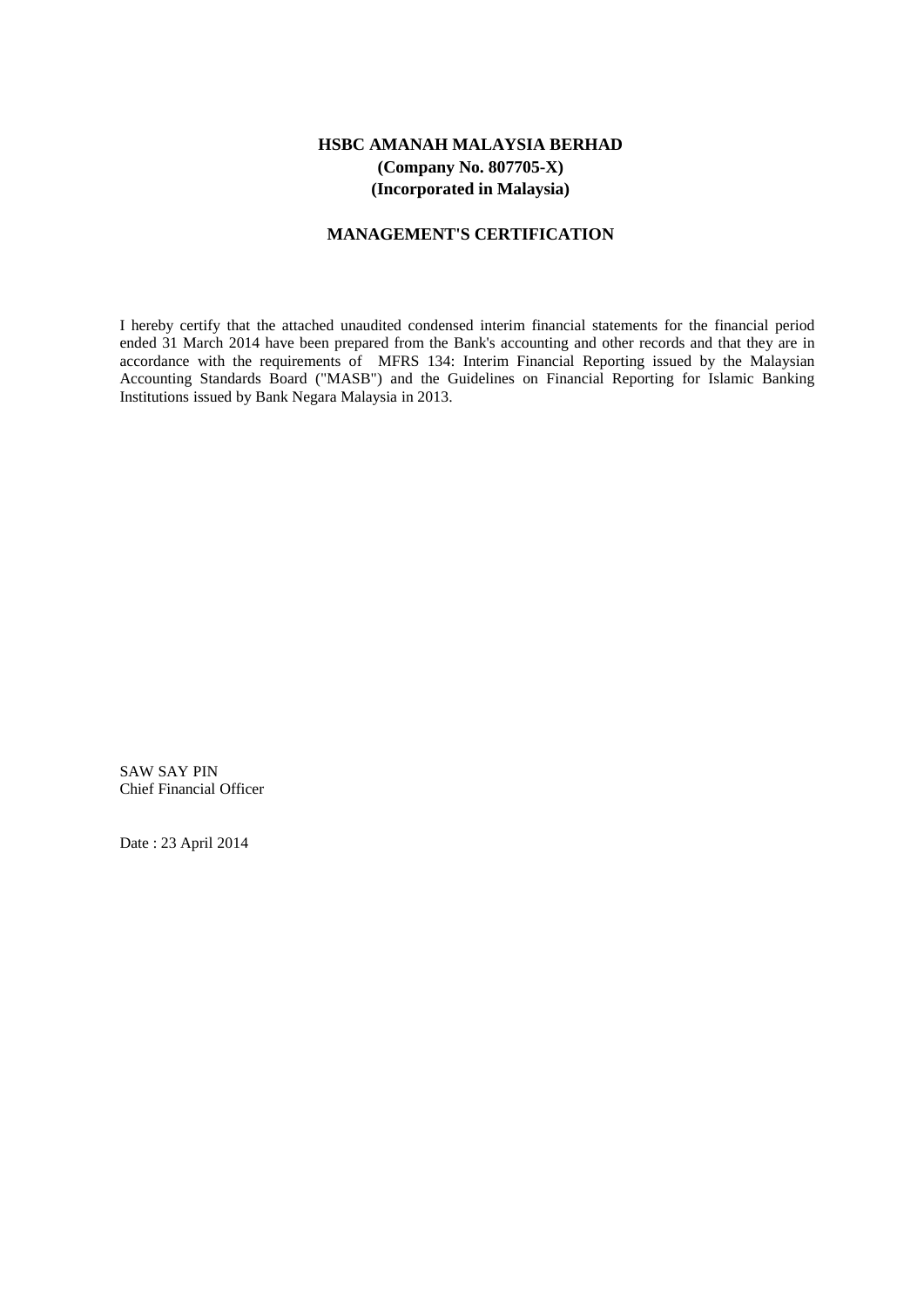### **UNAUDITED CONDENSED STATEMENT OF FINANCIAL POSITION AT 31 MARCH 2014**

|                                                | <b>Note</b> | 31 Mar 2014<br><b>RM'000</b> | 31 Dec 2013<br><b>RM'000</b><br>Restated |
|------------------------------------------------|-------------|------------------------------|------------------------------------------|
| <b>Assets</b>                                  |             |                              |                                          |
| Cash and short-term funds                      | 10          | 3,178,872                    | 3,093,206                                |
| Deposits and placements with banks             |             |                              |                                          |
| and other financial institutions               | 11          | 159,841                      | 163,950                                  |
| Financial assets held-for-trading              | 12          | 39,145                       | 89,659                                   |
| Financial investments available-for-sale       | 13          | 1,680,047                    | 1,341,006                                |
| Financing and advances                         | 14          | 9,329,192                    | 9,175,173                                |
| Derivative financial assets                    | 30          | 88,682                       | 85,464                                   |
| Other assets                                   | 16          | 28,573                       | 181,011                                  |
| Statutory deposits with Bank Negara Malaysia   | 17          | 395,062                      | 390,562                                  |
| Equipment                                      |             | 20,681                       | 22,793                                   |
| Intangible assets                              |             | 8                            | 9                                        |
| Deferred tax assets                            |             | 5,912                        | 7,093                                    |
| Tax recoverable                                |             | 3,041                        | 14,472                                   |
| <b>Total assets</b>                            |             | 14,929,056                   | 14,564,398                               |
| <b>Liabilities</b>                             |             |                              |                                          |
| Deposits from customers                        | 18          | 11,381,412                   | 11,030,564                               |
| Deposits and placements from banks             |             |                              |                                          |
| and other financial institutions               | 19          | 1,458,744                    | 1,580,469                                |
| Bills and acceptances payable                  |             | 14,286                       | 10,972                                   |
| Derivative financial liabilities               | 30          | 154,357                      | 117,031                                  |
| Other liabilities                              | 20          | 202,249                      | 147,980                                  |
| Multi-Currency Sukuk Programme                 | 21          | 500,000                      | 500,000                                  |
| <b>Total liabilities</b>                       |             | 13,711,048                   | 13,387,016                               |
| <b>Equity</b>                                  |             |                              |                                          |
| Share capital                                  |             | 50,000                       | 50,000                                   |
| Reserves                                       |             | 1,168,008                    | 1,127,382                                |
| Total equity attributable to owner of the Bank |             | 1,218,008                    | 1,177,382                                |
| <b>Total liabilities and equity</b>            |             | 14,929,056                   | 14,564,398                               |
| <b>Commitments and Contingencies</b>           | 29          | 14,392,046                   | 12,007,406                               |

The unaudited condensed interim financial statements should be read in conjunction with the audited financial statements of the Bank for the financial year ended 31 December 2013 and the accompanying explanatory notes on pages 5 to 25 attached *to the unaudited condensed interim financial statements.*

The unaudited condensed interim financial statements were approved for issue by the Board of Directors on 23 April 2014.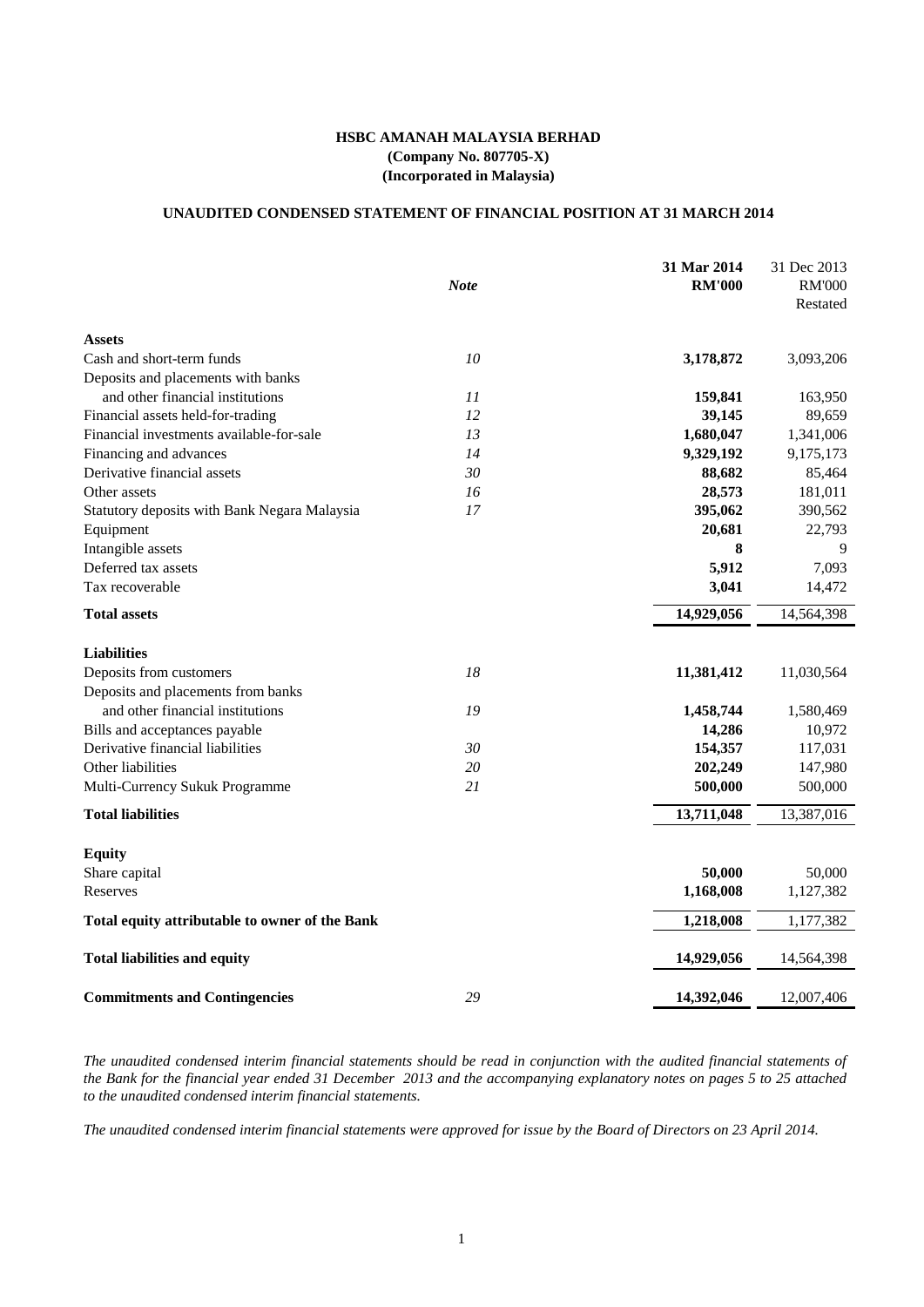|                                                                                                                                              |             | 31 Mar 2014   | 31 Mar 2013   |
|----------------------------------------------------------------------------------------------------------------------------------------------|-------------|---------------|---------------|
|                                                                                                                                              | <b>Note</b> | <b>RM'000</b> | <b>RM'000</b> |
|                                                                                                                                              |             |               | Restated      |
| Income derived from investment of                                                                                                            |             |               |               |
| depositors' funds and others                                                                                                                 | 22          | 154,251       | 146,226       |
| Income derived from investment of                                                                                                            |             |               |               |
| shareholder's funds                                                                                                                          | 23          | 33,644        | 33,332        |
| Impairment losses on financing                                                                                                               | 24          | (14,748)      | (32,102)      |
| Total distributable income                                                                                                                   |             | 173,147       | 147,456       |
| Income attributable to depositors                                                                                                            | 25          | (66,203)      | (60,081)      |
| Total net income                                                                                                                             |             | 106,944       | 87,375        |
| Personnel expenses                                                                                                                           | 26          | (10, 395)     | (7,981)       |
| Other overheads and expenditures                                                                                                             | 27          | (46,774)      | (43, 623)     |
| Profit before income tax                                                                                                                     |             | 49,775        | 35,771        |
| Income tax expense                                                                                                                           |             | (11,778)      | (8,889)       |
| Profit for the period                                                                                                                        |             | 37,997        | 26,882        |
| Other comprehensive income/ (expenses)<br>Items that will subsequently be reclassified to profit or loss when<br>specific conditions are met |             |               |               |
| Available-for-sale reserve:                                                                                                                  |             |               |               |
| Change in fair value                                                                                                                         |             | 3,335         | 1,333         |
| Income tax expense relating to components of other                                                                                           |             | (834)         |               |
| comprehensive income                                                                                                                         |             |               | (333)         |
| Other comprehensive income for the period, net of income tax                                                                                 |             | 2,501         | 1,000         |

The unaudited condensed interim financial statements were approved for issue by the Board of Directors on 23 April *2014.*

| Profit attributable to the owner of the Bank                     | 37,997          | 26,882     |
|------------------------------------------------------------------|-----------------|------------|
| Total comprehensive income attributable to the owner of the Bank | 40.498          | 27,882     |
| Basic earnings per RM0.50 ordinary share                         | <b>38.0 sen</b> | $26.9$ sen |

**Total comprehensive income for the period 40,498** 27,882

# **COMPREHENSIVE INCOME FOR THE FINANCIAL PERIOD ENDED 31 MARCH 2014 UNAUDITED CONDENSED STATEMENT OF PROFIT OR LOSS AND OTHER**

# **HSBC AMANAH MALAYSIA BERHAD (Company No. 807705-X) (Incorporated in Malaysia)**

*The unaudited condensed interim financial statements should be read in conjunction with the audited financial* statements of the Bank for the financial year ended 31 December 2013 and the accompanying explanatory notes on *pages 5 to 25 attached to the unaudited condensed interim financial statements.*

2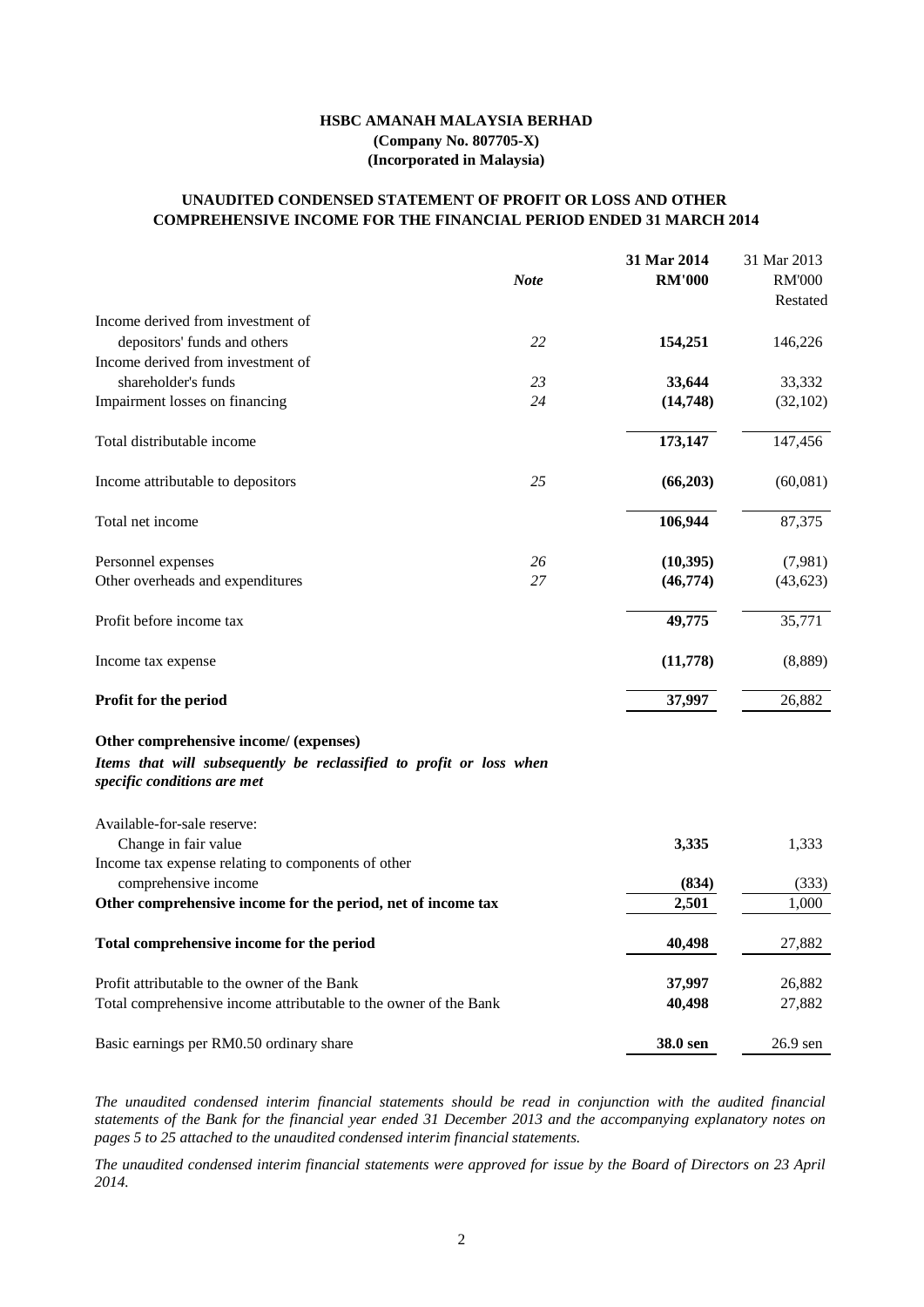# **UNAUDITED CONDENSED STATEMENT OF CHANGES IN EQUITY FOR THE FINANCIAL PERIOD ENDED 31 MARCH 2014**

|                                                                                         |                |                          |                          | Non-distributable |                          |                          | Distributable  |               |
|-----------------------------------------------------------------------------------------|----------------|--------------------------|--------------------------|-------------------|--------------------------|--------------------------|----------------|---------------|
|                                                                                         |                |                          |                          | Available-        | Capital                  | Profit                   |                |               |
|                                                                                         | <b>Share</b>   | <b>Share</b>             | Statutory                | for-sale          | contribution             | equalisation             | Retained       | Total         |
|                                                                                         | capital        | premium                  | reserve                  | reserve           | reserve                  | reserve                  | profits        |               |
|                                                                                         | <b>RM'000</b>  | <b>RM'000</b>            | <b>RM'000</b>            | <b>RM'000</b>     | <b>RM'000</b>            | <b>RM'000</b>            | <b>RM'000</b>  | <b>RM'000</b> |
| 2014                                                                                    |                |                          |                          |                   |                          |                          |                |               |
| Balance at 1 January                                                                    | 50,000         | 610,000                  | 50,000                   | (5,960)           | 1,292                    |                          | 472,050        | 1,177,382     |
| Total comprehensive income for the period                                               |                |                          |                          |                   |                          |                          |                |               |
| Net profit for the period                                                               |                |                          |                          |                   |                          |                          | 37,997         | 37,997        |
| Other comprehensive income, net of income tax                                           |                |                          |                          |                   |                          |                          |                |               |
| Available-for-sale reserve:                                                             |                |                          |                          |                   |                          |                          |                |               |
| Net change in fair value                                                                |                |                          |                          | 2,501             |                          |                          |                | 2,501         |
| Total other comprehensive income                                                        | $\sim$         |                          | $\blacksquare$           | 2,501             | $\blacksquare$           | $\sim$                   | $\blacksquare$ | 2,501         |
| Total comprehensive income for the period                                               |                |                          | $\blacksquare$           | 2,501             |                          |                          | 37,997         | 40,498        |
| Transactions with the owner (the ultimate holding company), recorded directly in equity |                |                          |                          |                   |                          |                          |                |               |
| Share based payment transactions                                                        |                |                          |                          |                   | 128                      |                          |                | 128           |
| <b>Balance at 31 March</b>                                                              | 50,000         | 610,000                  | 50,000                   | (3, 459)          | 1,420                    | ÷,                       | 510,047        | 1,218,008     |
| 2013                                                                                    |                |                          |                          |                   |                          |                          |                |               |
| Balance at 1 January                                                                    | 50,000         |                          |                          | 534               | 1,161                    |                          |                | 1,039,780     |
| Total comprehensive income for the period                                               |                | 610,000                  | 50,000                   |                   |                          |                          | 328,085        |               |
|                                                                                         |                |                          |                          |                   |                          |                          |                | 26,882        |
| Net profit for the period<br>Other comprehensive income, net of income tax              |                |                          |                          |                   |                          |                          | 26,882         |               |
| Available-for-sale reserve:                                                             |                |                          |                          |                   |                          |                          |                |               |
|                                                                                         |                |                          |                          | 1,000             |                          |                          |                | 1,000         |
| Net change in fair value<br>Total other comprehensive income                            |                |                          |                          | 1,000             |                          |                          |                | 1,000         |
|                                                                                         | $\blacksquare$ | $\overline{\phantom{a}}$ | $\overline{\phantom{a}}$ |                   | $\overline{\phantom{a}}$ | $\overline{\phantom{a}}$ |                | 27,882        |
| Total comprehensive income for the period                                               |                |                          | $\blacksquare$           | 1,000             |                          | $\overline{a}$           | 26,882         |               |
| Transactions with the owner (the ultimate holding company), recorded directly in equity |                |                          |                          |                   |                          |                          |                |               |
| Share based payment transactions                                                        |                |                          |                          |                   | 128                      |                          |                | 128           |
| <b>Balance at 31 March</b>                                                              | 50,000         | 610,000                  | 50,000                   | 1,534             | 1,289                    | $\overline{a}$           | 354,967        | 1,067,790     |

The unaudited condensed interim financial statements should be read in conjunction with the audited financial statements of the Bank for the financial year ended 31 December 2013 and the accompanying *explanatory notes on pages 5 to 25 attached to the unaudited condensed interim financial statements.*

The unaudited condensed interim financial statements were approved for issue by the Board of Directors on 23 April 2014.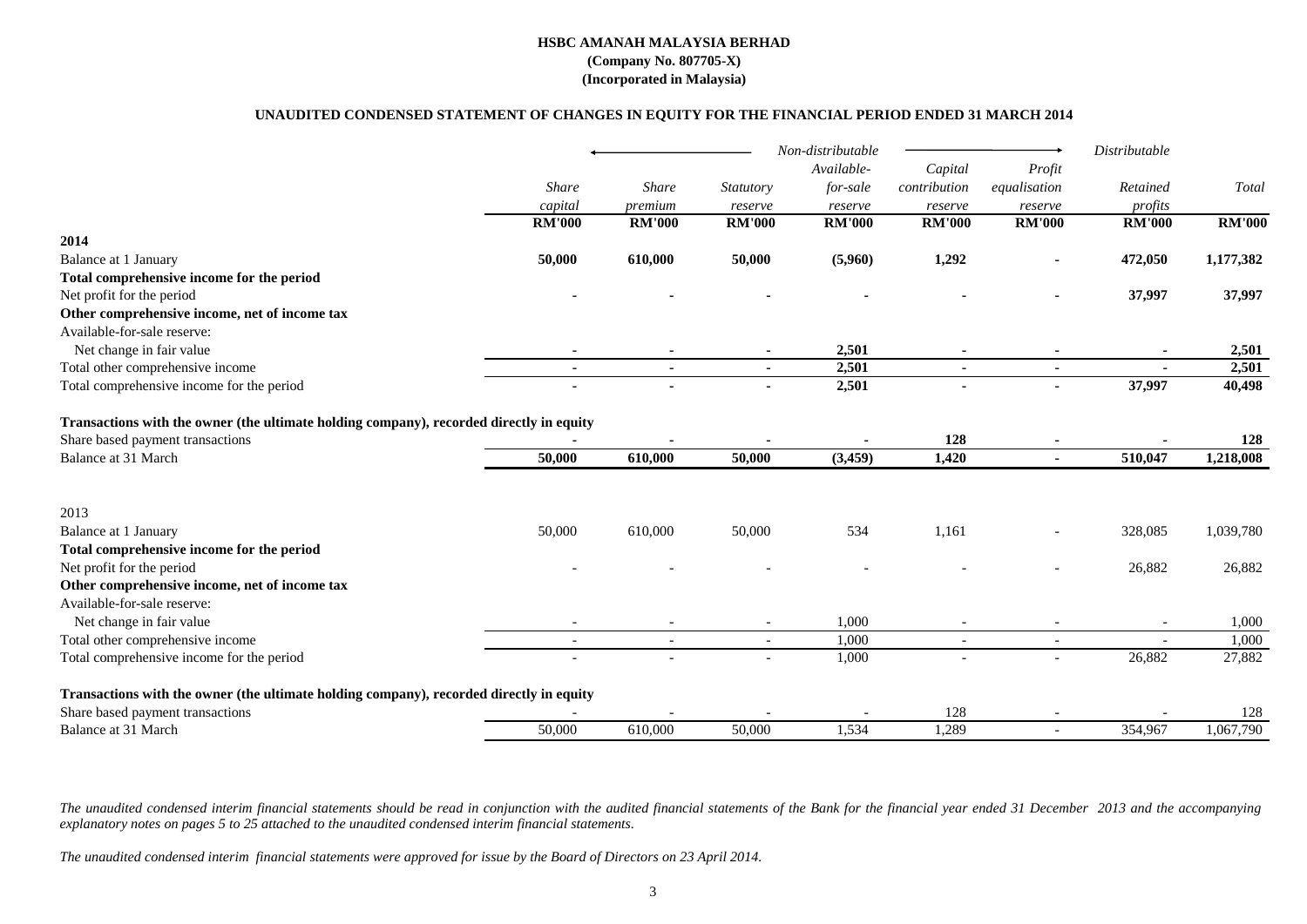### **FOR THE FINANCIAL PERIOD ENDED 31 MARCH 2014 UNAUDITED CONDENSED CASH FLOW STATEMENT**

|                                                         | 31 Mar 2014   | 31 Mar 2013   |
|---------------------------------------------------------|---------------|---------------|
|                                                         | <b>RM'000</b> | <b>RM'000</b> |
| Profit before income tax                                | 49,775        | 35,771        |
| Adjustments for non-operating and non-cash items        | 2,309         | 2,700         |
| Operating profit before working capital changes         | 52,084        | 38,471        |
| Changes in working capital:                             |               |               |
| Net changes in operating assets                         | 45,324        | (287, 778)    |
| Net changes in operating liabilities                    | 324,032       | 782,178       |
| Taxation paid                                           |               | (8, 334)      |
| Net cash generated from operating activities            | 421,440       | 524,537       |
| Net cash (used in)/ generated from investing activities | (335,774)     | 58,846        |
| Net changes in cash and cash equivalents                | 85,666        | 583,383       |
| Cash and cash equivalents at beginning of the period    | 3,093,206     | 1,650,386     |
| Cash and cash equivalents at end of the period          | 3,178,872     | 2,233,769     |
| Analysis of cash and cash equivalents                   |               |               |
| Cash and short-term funds                               | 3,178,872     | 2,333,769     |

The unaudited condensed interim financial statements should be read in conjunction with the audited financial statements of the Bank for the financial year ended 31 December 2013 and the accompanying explanatory notes on pages 5 to 25 attached *to the unaudited condensed interim financial statements.*

The unaudited condensed interim financial statements were approved for issue by the Board of Directors on 23 April 2014.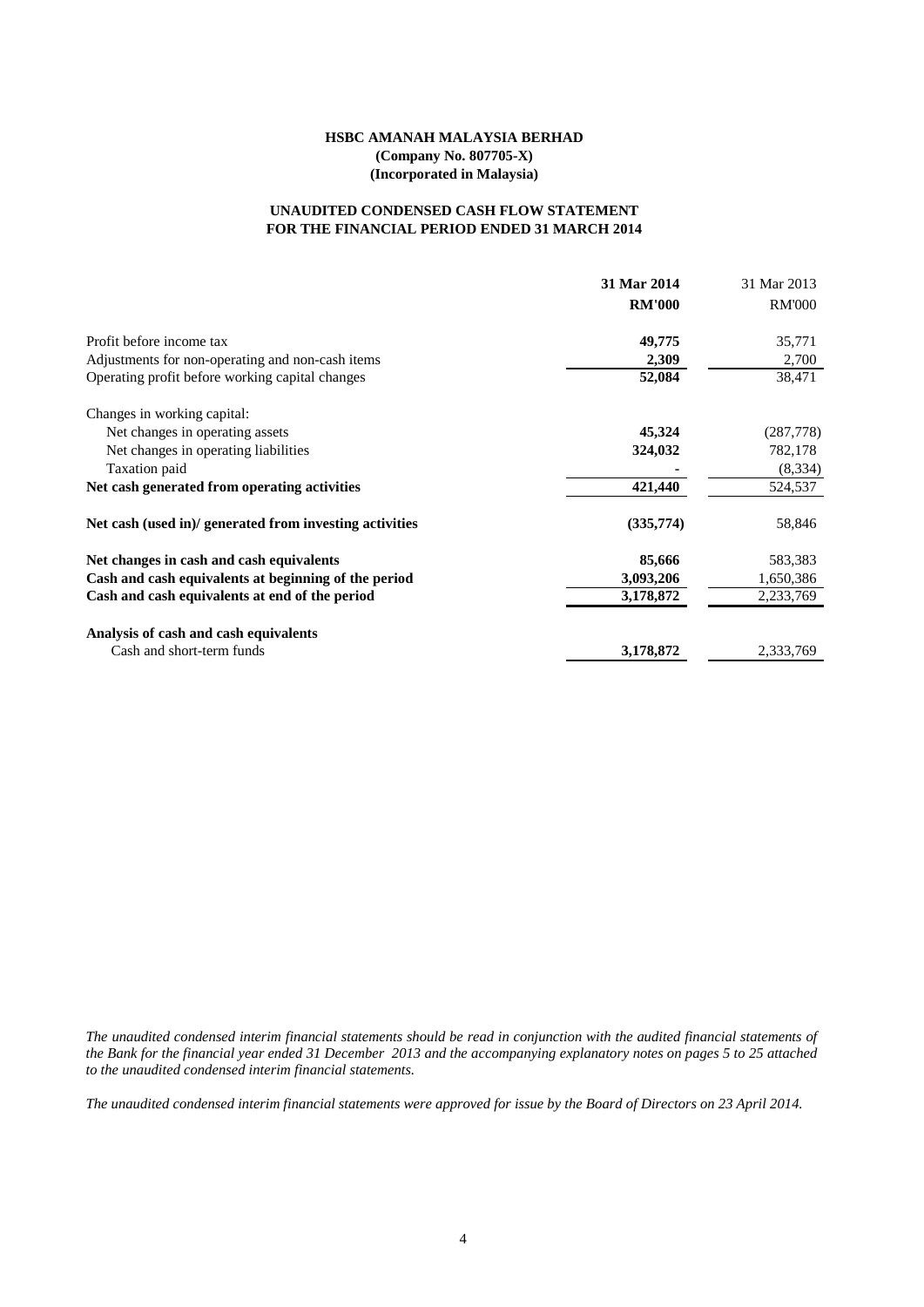#### **NOTES TO THE FINANCIAL STATEMENTS**

#### **1 General Information**

HSBC Amanah Malaysia Berhad ('the Bank') was incorporated on 26 February 2008 and is a licensed Islamic Bank under the Islamic Financial Services Act, 2013. The registered office of the Bank is at No. 2, Leboh Ampang, 50100 Kuala Lumpur.

The principal activities of the Bank are Islamic banking and related financial services. There were no significant changes in these activities during the financial period.

#### **2 Basis of Preparation**

The unaudited condensed interim financial statements for the financial period ended 31 March 2014 have been prepared under the historical cost convention except for the following assets and liabilities which are stated at fair values: financial instruments heldfor-trading, financial investments available-for-sale and derivative financial instruments.

The unaudited condensed interim financial statements for the financial period ended 31 March 2014 have been prepared in accordance with the requirements of Malaysian Financial Reporting Standards ('MFRS') 134: Interim Financial Reporting issued by the Malaysian Accounting Standards Board ('MASB') and Bank Negara Malaysia requirements on Shariah related disclosures.

The unaudited condensed interim financial statements do not include all of the information required for full annual financial statements, and should be read in conjunction with the audited financial statements of the Bank for the financial year ended 31 December 2013. The explanatory notes attached in the unaudited condensed interim financial statements provide an explanation of events and transactions that are significant for an understanding of the changes in the financial position and performance of the Bank since the financial year ended 31 December 2013.

All significant accounting policies and methods of computation applied in the unaudited condensed interim financial statements are consistent with those adopted in the most recent audited annual financial statements for the year ended 31 December 2013, except for the adoption of the following amendments to MFRSs and Issues Committee ('IC') Interpretations.

- Amendments to MFRS 10, MFRS 12 and MFRS 127, Investment Entities
- Amendments to MFRS 12, Disclosure of Interests in Other Entities: Investment Entities
- Amendments to MFRS 127, Separate Financial Statements (2011): Investment Entities
- Amendments to MFRS 132, Financial Instruments: Presentation (Offsetting Financial Assets and Financial Liabilities)
- Amendments to MFRS 136, Impairment of Assets: Recoverable Amount Disclosures for Non-Financial Assets (Amendments to MFRS136)
- Amendments to MFRS 139, Financial Instruments: Recognition and Measurement, Novation of Derivatives and Continuation of Hedge Accounting (Amendments to MFRS139)
- IC Interpretation 21, Levies

The adoption of the above amendments and interpretations did not have any material impact on the financial results of the Bank.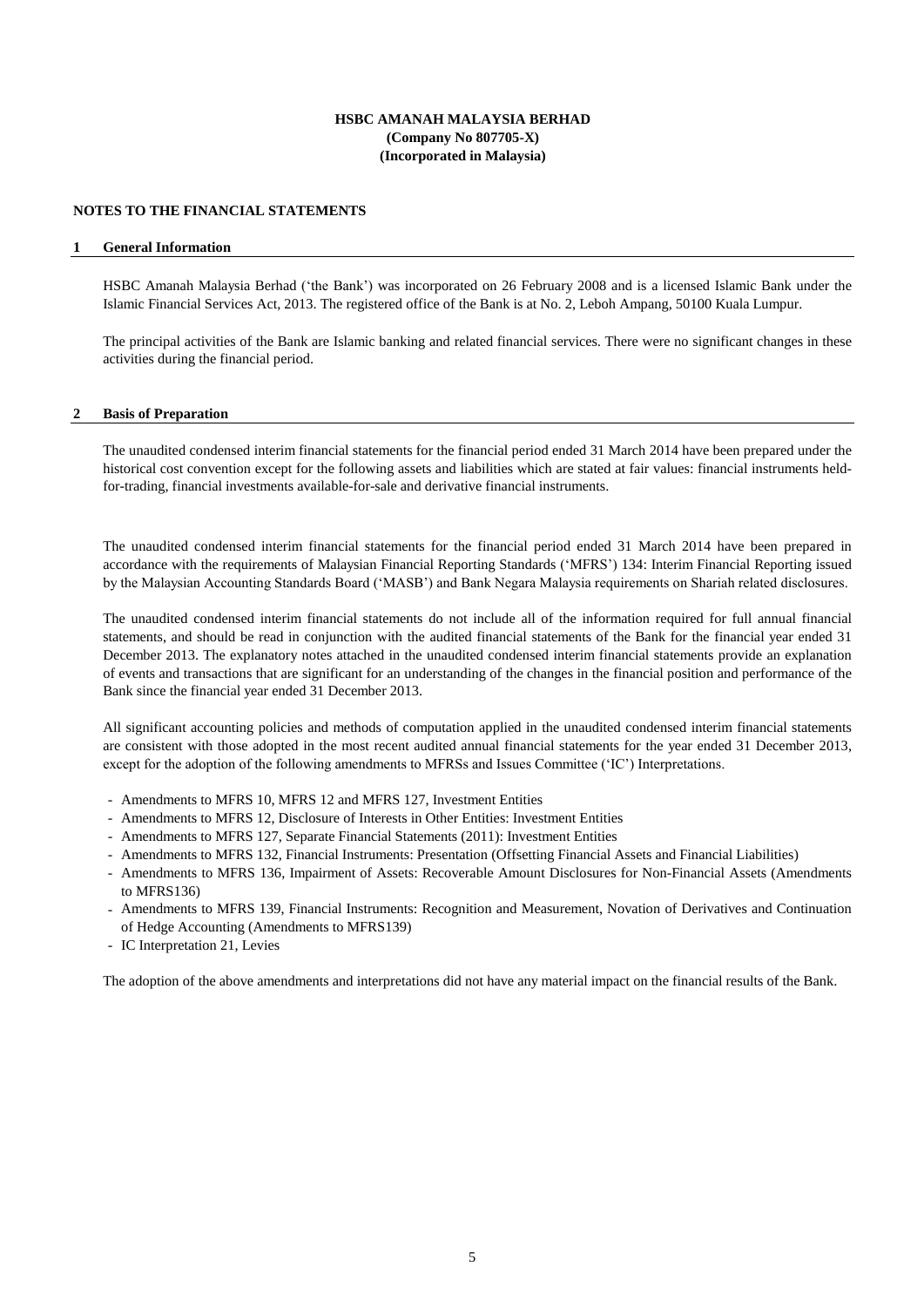#### **2 Basis of Preparation**

The following are amendments to MFRSs that have been issued by the MASB but have not been adopted by the Bank as they are either not applicable or not yet effective:-

Effective for annual periods commencing on or after 1 July 2014

- Amendments to MFRS 1, First-time Adoption of Malaysian Financial Reporting Standards (Annual Improvements 2011- 2013 Cycle)
- Amendments to MFRS 2, Share-based Payment (Annual Improvements 2010-2012 Cycle)
- Amendments to MFRS 3, Business Combinations (Annual Improvements 2010-2012 Cycle and 2011-2013 Cycle)
- Amendments to MFRS 8, Operating Segments (Annual Improvements 2010-2012 Cycle)
- Amendments to MFRS 13, Fair Value Measurement (Annual Improvements 2010-2012 Cycle and 2011-2013 Cycle)
- Amendments to MFRS 116, Property, Plant and Equipment (Annual Improvements 2010-2012 Cycle)
- Amendments to MFRS 119, Employee Benefits Defined Benefit Plans: Employee Contributions
- Amendments to MFRS 124, Related Party Disclosures (Annual Improvements 2010-2012 Cycle)
- Amendments to MFRS 138, Intangible Assets (Annual Improvements 2010-2012 Cycle)
- Amendments to MFRS 140, Investment Property (Annual Improvements 2011-2013 Cycle)

The Bank plans to apply the abovementioned amendments from the annual period beginning 1 July 2014.

#### MFRSs and Amendments effective for a date yet to be confirmed

- MFRS 9, Financial Instruments (IFRS 9 issued by IASB in November 2009)
- MFRS 9, Financial Instruments (IFRS 9 issued by IASB in October 2010)
- MFRS 9, Financial Instruments (2013)
- Amendments to MFRS 7 Financial Instruments: Disclosures Mandatory Effective Date of MFRS 9 and Transition Disclosures.

The initial application of a standard that will be applied prospectively or which requires extended disclosures is not expected to have any financial impacts to the current and prior period's financial statement upon their first adoption.

The initial application of the above accounting standards and amendments are not expected to have any material financial impact to the current period and prior period financial statements of the Bank upon their first adoption, except as mentioned

MFRS 9, Financial Instruments

MFRS 9 replaces the guidance in MFRS 139: Financial Instruments, Recognition and Measurement on the classification and measurement of financial assets and financial liabilities, and on hedge accounting.

#### **3 Auditors' Report On Preceding Annual Financial Statements**

The audit report on the audited financial statements for the financial year ended 31 December 2013 was not subject to any qualification.

### **4 Seasonality or Cyclical Factors**

The business operations of the Bank are not subject to material seasonal or cyclical fluctuations.

#### **5 Unusual Items Due to Their Nature, Size or Incidence**

There were no unusual items affecting assets, liabilities, equity, net income or cash flows of the Bank for the financial period ended 31 March 2014.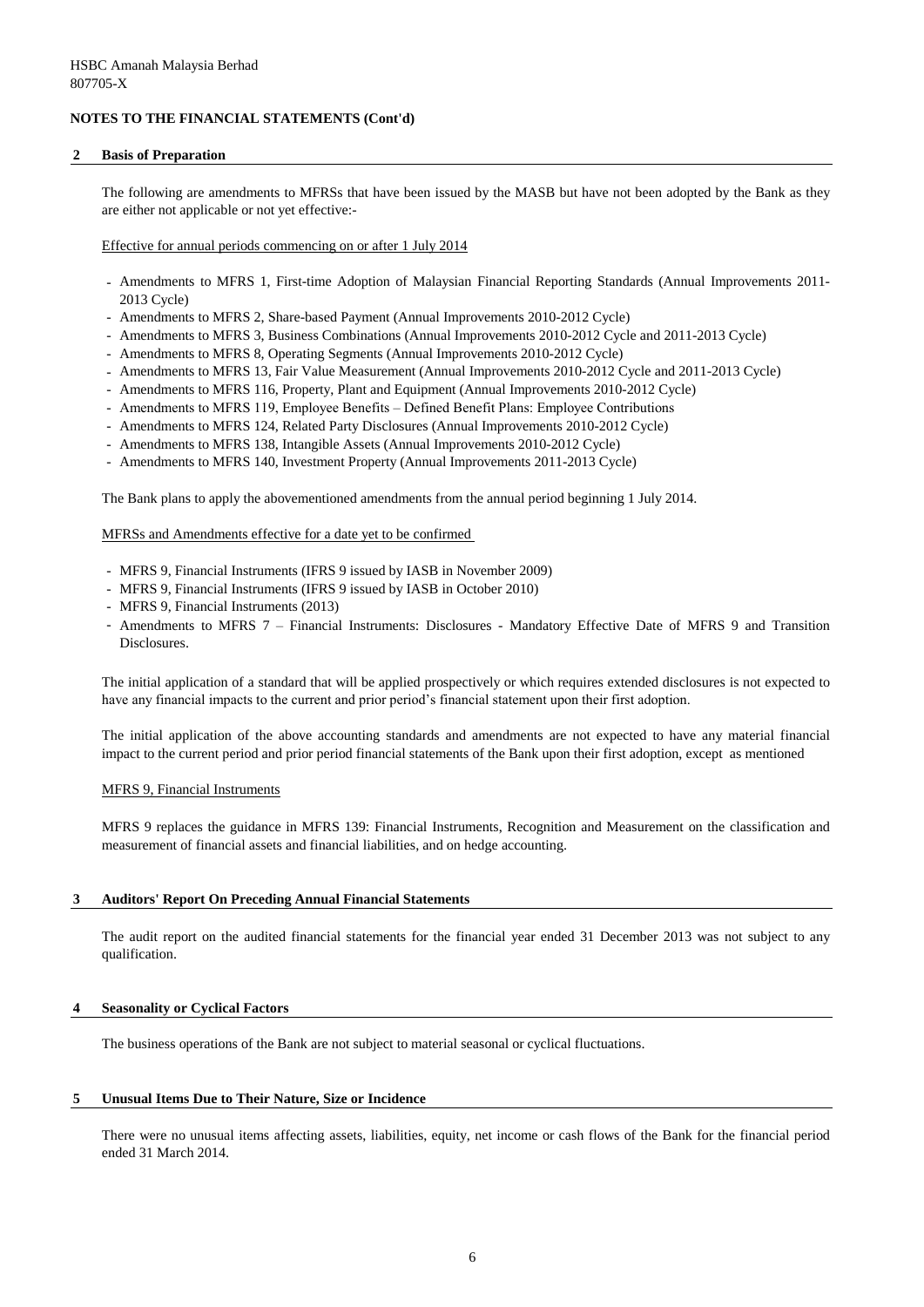#### **6 Changes in Estimates**

The preparation of financial information requires the use of estimates. The use of available information and the application of judgement are inherent in the formation of estimates; actual results in the future may differ from those reported. Management believes that critical accounting policies where judgement is necessarily applied are those which relate to impairment allowances for financing and advances, the valuation of financial instruments and the impairment allowance of available-forsale financial investments.

There were no material changes in estimates of amounts reported in prior financial years that have a material effect on the financial results and position of the Bank for the financial period ended 31 March 2014.

### **7 Debt and Equity Securities**

There were no issuances, cancellations, repurchases, resale or repayment of debt or equity securities during the financial period ended 31 March 2014.

#### **8 Dividend**

No dividend was declared nor paid during the financial period ended 31 March 2014.

#### **9 Significant and Subsequent Events**

The Bank's Board of Directors have approved the proposal to obtain a Basel III compliant Tier 2 subordinated Commodity Murabahah financing-i of USD equivalent of RM250 million from the Bank's immediate holding company, HSBC Bank Malaysia Berhad. The tenor of the facility is 10 years (prepayable after 5 years) with the profit payable quarterly in arrears from the utilisation date. The proposal is now currently pending Bank Negara Malaysia approval.

Other than the event disclosed above, there were no other material events subsequent to the date of the statement of financial position that requires disclosure or adjustments to the unaudited condensed interim financial statements.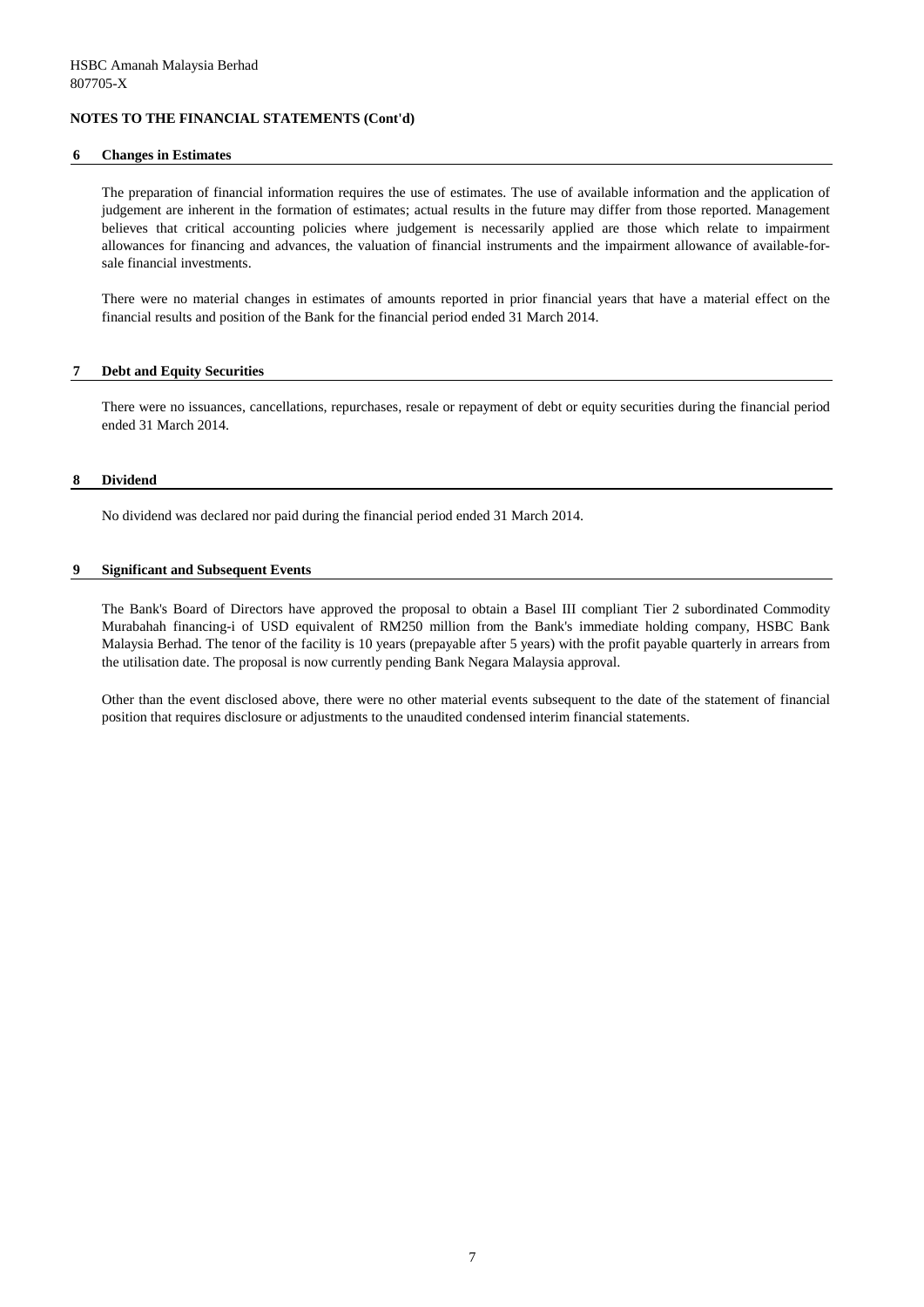# **10 Cash and Short-Term Funds**

| <b>RM'000</b><br>Cash and balances with banks and other financial institutions<br>178,872<br>Money at call and interbank placements<br>maturing within one month<br>3,000,000<br>3,178,872<br>Deposits and Placements with Banks and Other Financial Institutions<br>31 Mar 2014<br><b>RM'000</b><br>Other financial institutions<br>159,841<br><b>Financial Assets Held-for-Trading</b><br>31 Mar 2014<br><b>RM'000</b><br>At fair value<br>Money market instruments:<br>Malaysian Government Islamic bonds<br>39,145<br><b>Financial Investments Available-for-Sale</b><br>31 Mar 2014<br><b>RM'000</b><br>At fair value<br>Money market instruments:<br>Malaysian Government Islamic bonds<br>1,655,049<br>Negotiable instruments of deposit<br>24,998<br>1,680,047 |  | 31 Mar 2014 | 31 Dec 2013   |
|------------------------------------------------------------------------------------------------------------------------------------------------------------------------------------------------------------------------------------------------------------------------------------------------------------------------------------------------------------------------------------------------------------------------------------------------------------------------------------------------------------------------------------------------------------------------------------------------------------------------------------------------------------------------------------------------------------------------------------------------------------------------|--|-------------|---------------|
| 11<br>12<br>13                                                                                                                                                                                                                                                                                                                                                                                                                                                                                                                                                                                                                                                                                                                                                         |  |             | <b>RM'000</b> |
|                                                                                                                                                                                                                                                                                                                                                                                                                                                                                                                                                                                                                                                                                                                                                                        |  |             | 143,206       |
|                                                                                                                                                                                                                                                                                                                                                                                                                                                                                                                                                                                                                                                                                                                                                                        |  |             | 2,950,000     |
|                                                                                                                                                                                                                                                                                                                                                                                                                                                                                                                                                                                                                                                                                                                                                                        |  |             | 3,093,206     |
|                                                                                                                                                                                                                                                                                                                                                                                                                                                                                                                                                                                                                                                                                                                                                                        |  |             |               |
|                                                                                                                                                                                                                                                                                                                                                                                                                                                                                                                                                                                                                                                                                                                                                                        |  |             |               |
|                                                                                                                                                                                                                                                                                                                                                                                                                                                                                                                                                                                                                                                                                                                                                                        |  |             | 31 Dec 2013   |
|                                                                                                                                                                                                                                                                                                                                                                                                                                                                                                                                                                                                                                                                                                                                                                        |  |             | <b>RM'000</b> |
|                                                                                                                                                                                                                                                                                                                                                                                                                                                                                                                                                                                                                                                                                                                                                                        |  |             | 163,950       |
|                                                                                                                                                                                                                                                                                                                                                                                                                                                                                                                                                                                                                                                                                                                                                                        |  |             |               |
|                                                                                                                                                                                                                                                                                                                                                                                                                                                                                                                                                                                                                                                                                                                                                                        |  |             |               |
|                                                                                                                                                                                                                                                                                                                                                                                                                                                                                                                                                                                                                                                                                                                                                                        |  |             | 31 Dec 2013   |
|                                                                                                                                                                                                                                                                                                                                                                                                                                                                                                                                                                                                                                                                                                                                                                        |  |             | <b>RM'000</b> |
|                                                                                                                                                                                                                                                                                                                                                                                                                                                                                                                                                                                                                                                                                                                                                                        |  |             |               |
|                                                                                                                                                                                                                                                                                                                                                                                                                                                                                                                                                                                                                                                                                                                                                                        |  |             |               |
|                                                                                                                                                                                                                                                                                                                                                                                                                                                                                                                                                                                                                                                                                                                                                                        |  |             | 89,659        |
|                                                                                                                                                                                                                                                                                                                                                                                                                                                                                                                                                                                                                                                                                                                                                                        |  |             |               |
|                                                                                                                                                                                                                                                                                                                                                                                                                                                                                                                                                                                                                                                                                                                                                                        |  |             |               |
|                                                                                                                                                                                                                                                                                                                                                                                                                                                                                                                                                                                                                                                                                                                                                                        |  |             | 31 Dec 2013   |
|                                                                                                                                                                                                                                                                                                                                                                                                                                                                                                                                                                                                                                                                                                                                                                        |  |             | <b>RM'000</b> |
|                                                                                                                                                                                                                                                                                                                                                                                                                                                                                                                                                                                                                                                                                                                                                                        |  |             |               |
|                                                                                                                                                                                                                                                                                                                                                                                                                                                                                                                                                                                                                                                                                                                                                                        |  |             | 1,316,015     |
|                                                                                                                                                                                                                                                                                                                                                                                                                                                                                                                                                                                                                                                                                                                                                                        |  |             | 24,991        |
|                                                                                                                                                                                                                                                                                                                                                                                                                                                                                                                                                                                                                                                                                                                                                                        |  |             | 1,341,006     |

The maturity structure of money market instruments held as financial investments available-for-sale is as follows:

| Maturing within one year            | 553,262   | 573,850   |
|-------------------------------------|-----------|-----------|
| More than one year to three years   | 416,165   | 304,708   |
| More than three years to five years | 493,555   | 442,664   |
| Over five years                     | 217,065   | 19.784    |
|                                     | 1,680,047 | 1,341,006 |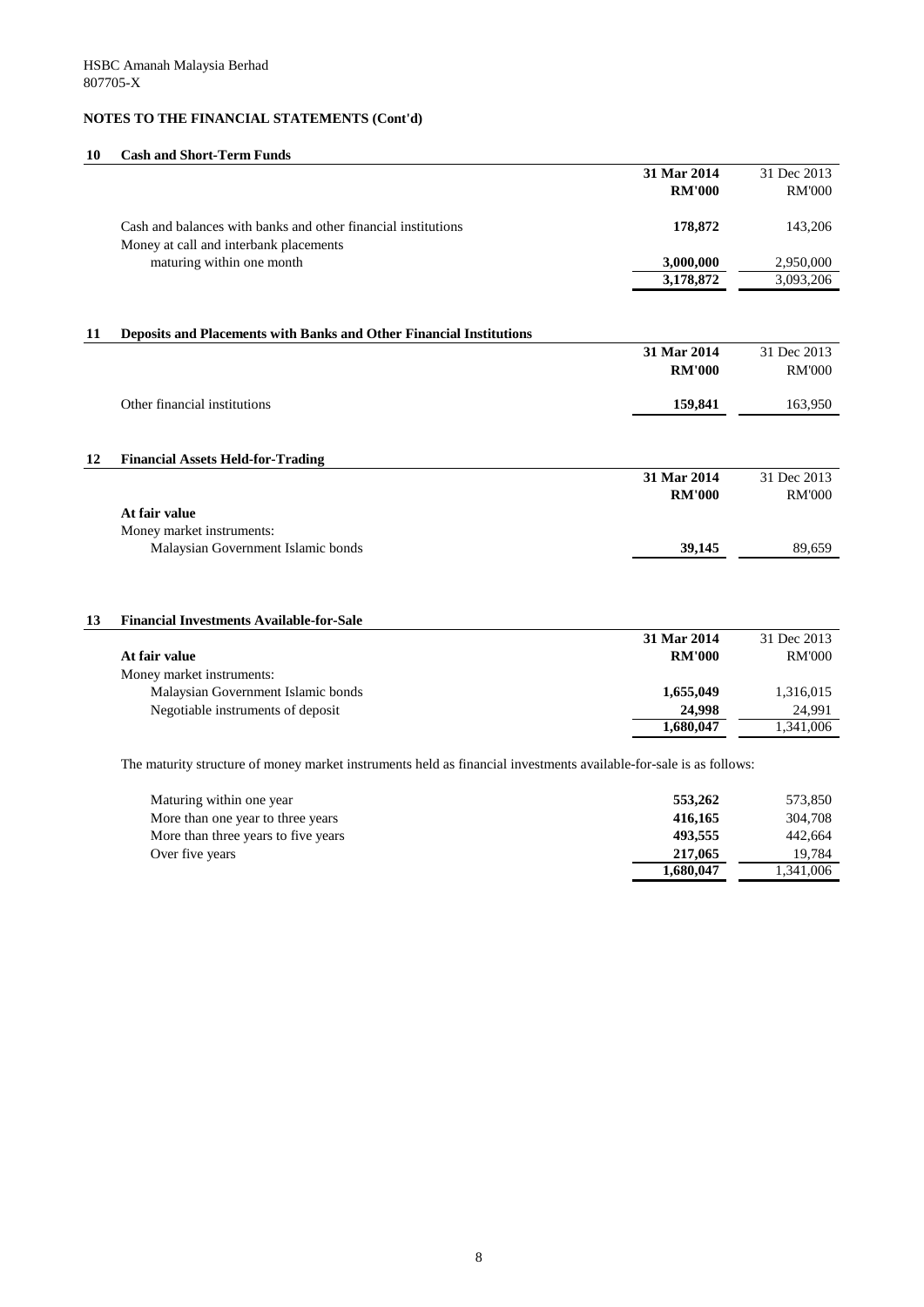#### **14 Financing and Advances**

# **(i) By type and Shariah contracts**

Less: Allowance for impaired financing Collective allowances for impairment **(116,182)**

Individual allowances for impairment **(45,088)**

Total net financing and advances

| uity-based         |               |               |
|--------------------|---------------|---------------|
| contracts          |               |               |
| <b>Diminishing</b> | <b>U</b> jrah | <b>Total</b>  |
| <b>Musharakah</b>  |               |               |
| <b>RM'000</b>      | <b>RM'000</b> | <b>RM'000</b> |
|                    |               | 99,203        |
| 2,713,209          |               | 2,718,192     |
|                    |               | 242,411       |
|                    |               | 3,149         |
| 1,444,595          |               | 4,965,733     |
|                    |               | 58,271        |
|                    |               |               |
|                    | 19,307        | 631,131       |
| 50,486             |               | 53,287        |
|                    | 445,626       | 445,626       |
|                    |               | 273,459       |
| 4,208,290          | 464,933       | 9,490,462     |
|                    |               |               |
|                    |               | (116, 182)    |
|                    |               | (45,088)      |
|                    |               | 9,329,192     |
|                    |               |               |
| quity-based        |               |               |
| contracts          |               | Total         |
| Diminishing        | Ujrah         |               |
| Musharakah         |               |               |
| <b>RM'000</b>      | <b>RM'000</b> | <b>RM'000</b> |
|                    |               | 90,276        |
|                    |               |               |
| 2,654,446          |               | 2,659,995     |
|                    |               | 252,560       |
|                    |               | 2,442         |
| 1,400,056          |               | 4,858,907     |
|                    |               | 55,039        |
|                    | 9,713         | 660,683       |
|                    |               |               |
| 43,932             |               | 46,515        |
|                    | 470,834       | 470,834       |
|                    |               | 238,349       |
| 4,098,434          | 480,547       | 9,335,600     |
|                    |               |               |
|                    |               | (119.290)     |

|                              |                  |                             |                |                          |                |                              | <b>Equity-based</b> |                |               |
|------------------------------|------------------|-----------------------------|----------------|--------------------------|----------------|------------------------------|---------------------|----------------|---------------|
|                              |                  | <b>Sale-based contracts</b> |                |                          |                | <b>Lease-based contracts</b> | contracts           |                |               |
|                              | <b>Commodity</b> | <b>Bai Bithaman</b>         | Bai            | Bai                      | Ijarah         | Ijarah Thumma                | <b>Diminishing</b>  | Ujrah          | Total         |
|                              | Murabahah        | Ajil                        | Al-Inah        | <b>Al-Dayn</b>           |                | Al-Bai                       | <b>Musharakah</b>   |                |               |
| 31 Mar 2014                  | <b>RM'000</b>    | <b>RM'000</b>               | <b>RM'000</b>  | <b>RM'000</b>            | <b>RM'000</b>  | <b>RM'000</b>                | <b>RM'000</b>       | <b>RM'000</b>  | <b>RM'000</b> |
| Cash line-i                  |                  | $\blacksquare$              | 99,203         | $\blacksquare$           | $\blacksquare$ |                              |                     | $\blacksquare$ | 99,203        |
| Term financing:              |                  |                             |                |                          |                |                              |                     |                |               |
| House financing              | $\blacksquare$   | 4,922                       | 61             |                          |                |                              | 2,713,209           |                | 2,718,192     |
| Hire purchase receivables    |                  |                             | $\blacksquare$ |                          |                | 242,411                      |                     |                | 242,411       |
| Lease receivables            |                  |                             |                | $\blacksquare$           | 3,149          |                              |                     |                | 3,149         |
| Other term financing         | 2,927,142        | 247,675                     | 346,321        |                          |                |                              | 1,444,595           |                | 4,965,733     |
| Trust receipts               | 58,271           |                             |                |                          |                |                              |                     |                | 58,271        |
| Claims on customers under    |                  |                             |                |                          |                |                              |                     |                |               |
| acceptance credits           | 511,517          |                             | $\blacksquare$ | 100,307                  |                |                              |                     | 19,307         | 631,131       |
| Staff financing-i            | 700              | $\sim$                      | 2,101          | $\overline{\phantom{0}}$ | $\blacksquare$ |                              | 50,486              |                | 53,287        |
| Credit cards-i               |                  |                             | $\blacksquare$ | $\blacksquare$           | $\blacksquare$ |                              |                     | 445,626        | 445,626       |
| Revolving credit             | 273,459          |                             |                |                          |                |                              |                     |                | 273,459       |
| Gross financing and advances | 3,771,089        | 252,597                     | 447,686        | 100,307                  | 3,149          | 242,411                      | 4,208,290           | 464,933        | 9,490,462     |

| (119,290) |
|-----------|
| (41, 137) |
| 9,175,173 |
|           |

|                              |               |                          |                          |                          |                          |                                    | Equity-based             |                          |               |  |
|------------------------------|---------------|--------------------------|--------------------------|--------------------------|--------------------------|------------------------------------|--------------------------|--------------------------|---------------|--|
|                              |               | Sale-based contracts     |                          |                          |                          | Lease-based contracts<br>contracts |                          |                          | Total         |  |
|                              | Commodity     | Bai Bithaman             | Bai                      | Bai                      | <b>Ijarah</b>            | Ijarah Thumma                      | Diminishing              | Ujrah                    |               |  |
|                              | Murabahah     | Ajil                     | Al-Inah                  | Al-Dayn                  |                          | Al-Bai                             | Musharakah               |                          |               |  |
| 31 Dec 2013                  | <b>RM'000</b> | <b>RM'000</b>            | <b>RM'000</b>            | <b>RM'000</b>            | <b>RM'000</b>            | <b>RM'000</b>                      | <b>RM'000</b>            | <b>RM'000</b>            | <b>RM'000</b> |  |
| Cash line-i                  |               | $\overline{\phantom{a}}$ | 90,276                   | $\overline{a}$           | $\overline{\phantom{0}}$ |                                    |                          | $\overline{\phantom{a}}$ | 90,276        |  |
| Term financing:              |               |                          |                          |                          |                          |                                    |                          |                          |               |  |
| House financing              |               | 5,486                    | 63                       | $\overline{\phantom{a}}$ |                          |                                    | 2,654,446                | $\overline{\phantom{a}}$ | 2,659,995     |  |
| Hire purchase receivables    |               | $\overline{\phantom{a}}$ | $\overline{\phantom{a}}$ | $\overline{\phantom{a}}$ |                          | 252,560                            |                          | $\overline{\phantom{a}}$ | 252,560       |  |
| Lease receivables            |               |                          |                          | $\overline{\phantom{a}}$ | 2,442                    |                                    |                          |                          | 2,442         |  |
| Other term financing         | 2,845,521     | 206,467                  | 405,450                  | 1,413                    | $\overline{\phantom{0}}$ |                                    | 1,400,056                | $\overline{\phantom{a}}$ | 4,858,907     |  |
| Trust receipts               | 55,039        |                          |                          |                          |                          |                                    |                          |                          | 55,039        |  |
| Claims on customers under    |               |                          |                          |                          |                          |                                    |                          |                          |               |  |
| acceptance credits           | 466,918       |                          | $\overline{\phantom{a}}$ | 184,052                  |                          |                                    |                          | 9,713                    | 660,683       |  |
| Staff financing-i            | 278           | $\overline{\phantom{0}}$ | 2,305                    | $\overline{\phantom{a}}$ | $\overline{\phantom{a}}$ |                                    | 43,932                   |                          | 46,515        |  |
| Credit cards-i               |               |                          | $\overline{\phantom{a}}$ | $\overline{\phantom{0}}$ | $\overline{\phantom{a}}$ |                                    | $\overline{\phantom{0}}$ | 470,834                  | 470,834       |  |
| Revolving credit             | 238,349       |                          |                          |                          |                          |                                    |                          |                          | 238,349       |  |
| Gross financing and advances | 3,606,105     | 211,953                  | 498,094                  | 185,465                  | 2,442                    | 252,560                            | 4,098,434                | 480,547                  | 9,335,600     |  |

Less: Allowance for impaired financing

Collective allowances for impairment

Individual allowances for impairment (41,137) and  $\frac{1}{1,1}$ 

Total net financing and advances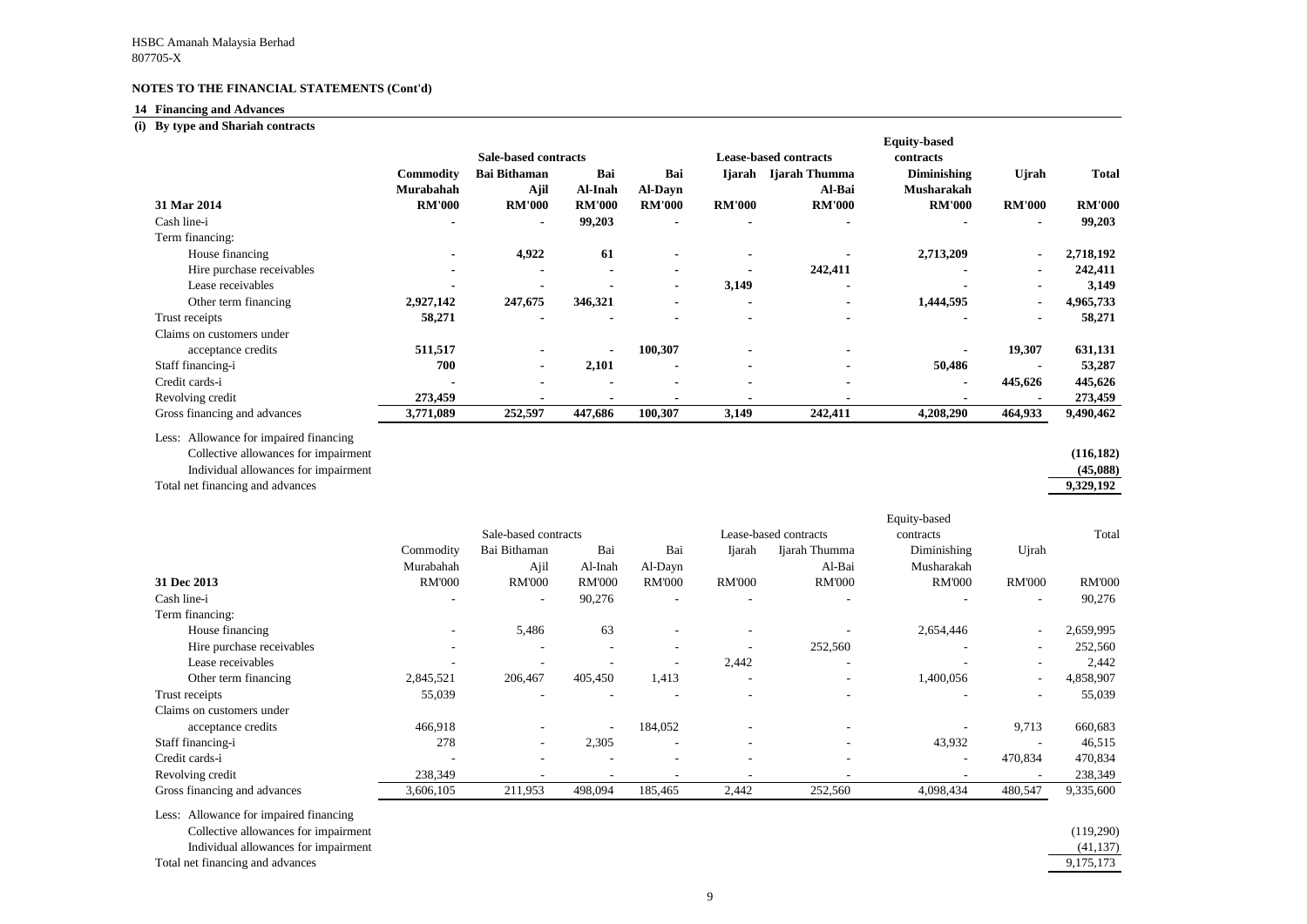# **14 Financing and Advances (Cont'd)**

| (ii)  | By type of customer                            |               |                              |
|-------|------------------------------------------------|---------------|------------------------------|
|       |                                                | 31 Mar 2014   | 31 Dec 2013                  |
|       |                                                | <b>RM'000</b> | <b>RM'000</b>                |
|       | Domestic non-bank financial institutions       | 387,734       | 329,023                      |
|       | Domestic business enterprises:                 |               |                              |
|       | Small medium enterprises                       | 1,776,813     | 1,713,220                    |
|       | Others                                         | 2,211,765     | 2,267,570                    |
|       | Government and statutory bodies                | 18,369        | 19,190                       |
|       | Individuals                                    | 4,537,264     | 4,500,134                    |
|       | Other domestic entities                        | 1,682         | 1,722                        |
|       | Foreign entities                               | 556,835       | 504,741                      |
|       |                                                | 9,490,462     | 9,335,600                    |
| (iii) | By profit rate sensitivity                     |               |                              |
|       |                                                | 31 Mar 2014   | 31 Dec 2013                  |
|       |                                                | <b>RM'000</b> | <b>RM'000</b>                |
|       | Fixed rate:                                    |               |                              |
|       | House financing                                | 8,544         | 8,988                        |
|       | Hire purchase receivables                      | 242,411       | 252,560                      |
|       | Other financing                                | 1,776,044     | 1,807,208                    |
|       | Variable rate:                                 |               |                              |
|       | House financing                                | 3,376,548     | 3,266,668                    |
|       | Other financing                                | 4,086,915     | 4,000,176                    |
|       |                                                | 9,490,462     | 9,335,600                    |
|       | (iv) By residual contractual maturity          |               |                              |
|       |                                                | 31 Mar 2014   | 31 Dec 2013                  |
|       |                                                | <b>RM'000</b> | <b>RM'000</b>                |
|       | Maturing within one year                       | 3,824,384     | 3,821,794                    |
|       | More than one year to three years              | 498,211       | 571,348                      |
|       | More than three years to five years            | 660,592       | 666,145                      |
|       | Over five years                                | 4,507,275     | 4,276,313                    |
|       |                                                | 9,490,462     | 9,335,600                    |
|       |                                                |               |                              |
| (v)   | By sector                                      | 31 Mar 2014   |                              |
|       |                                                | <b>RM'000</b> | 31 Dec 2013<br><b>RM'000</b> |
|       |                                                |               |                              |
|       | Agriculture, hunting, forestry & fishing       | 344,632       | 367,359                      |
|       | Mining and quarrying                           | 100,187       | 103,688                      |
|       | Manufacturing                                  | 1,063,598     | 1,118,514                    |
|       | Electricity, gas and water                     | 88,340        | 90,568                       |
|       | Construction                                   | 737,558       | 664,984                      |
|       | Real estate                                    | 257,017       | 254,476                      |
|       | Wholesale & retail trade, restaurants & hotels | 664,811       | 657,827                      |
|       | Transport, storage and communication           | 248,573       | 274,259                      |
|       | Finance, takaful and business services         | 672,150       | 576,063                      |
|       | Household - Retail                             | 5,061,175     | 4,999,671                    |

**9,490,462** 9,335,600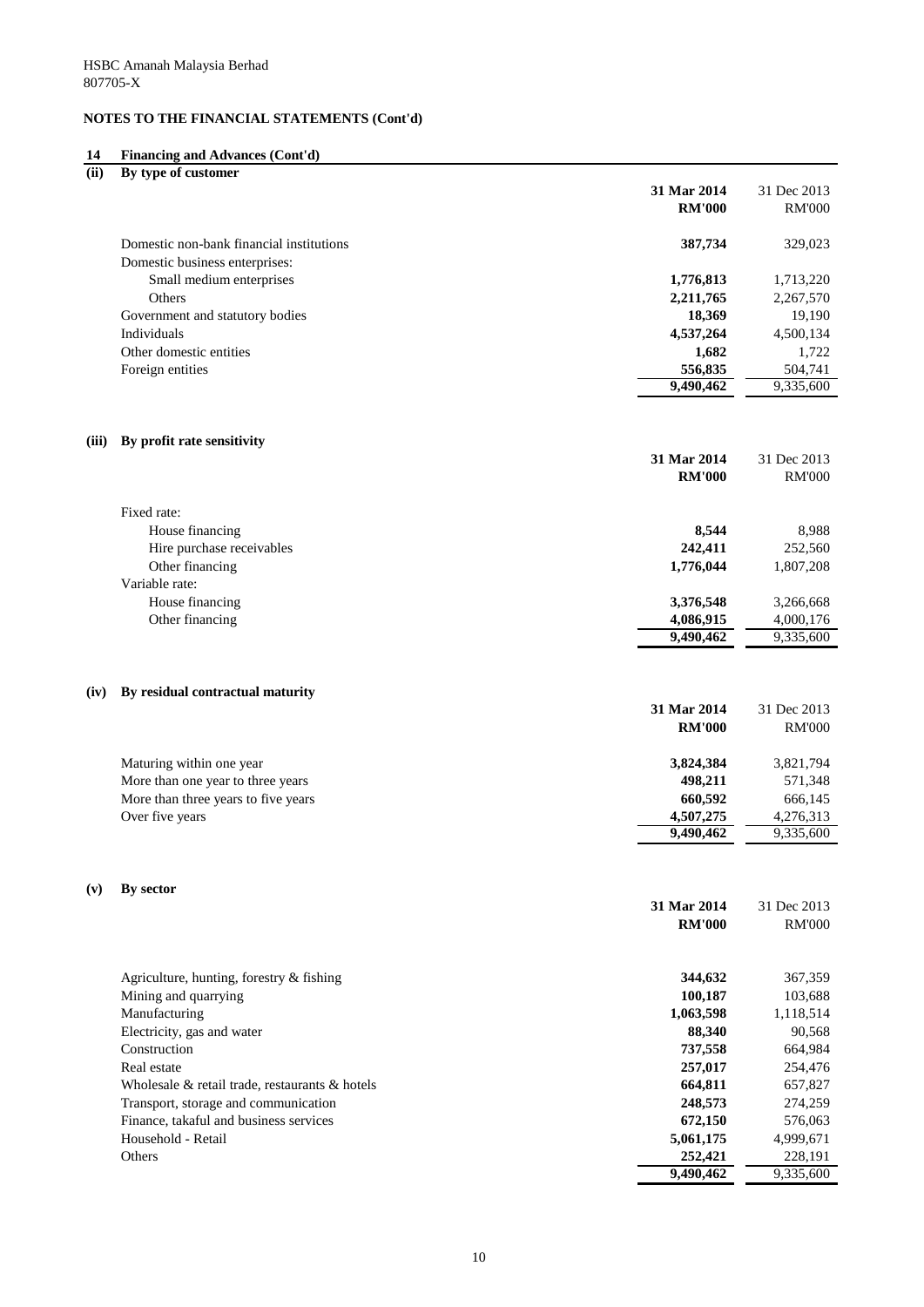#### **14 Financing and Advances (Cont'd)**

#### **(vi) By purpose**

|                                                    | 31 Mar 2014<br><b>RM'000</b> | 31 Dec 2013<br><b>RM'000</b> |
|----------------------------------------------------|------------------------------|------------------------------|
| Purchase of landed property:                       |                              |                              |
| - Residential                                      | 2,597,450                    | 2,509,261                    |
| - Non-residential                                  | 287,767                      | 290,467                      |
| Purchase of transport vehicles                     | 2,050                        | 1,534                        |
| Purchase of fixed assets excluding land & building | 29,516                       | 20,199                       |
| Consumption credit                                 | 2,242,883                    | 2,271,120                    |
| Construction                                       | 737,558                      | 664,984                      |
| Working capital                                    | 3,540,263                    | 3,551,919                    |
| Other purpose                                      | 52,975                       | 26,116                       |
|                                                    | 9,490,462                    | 9,335,600                    |
|                                                    |                              |                              |

### **(vii) By geographical distribution**

|                       | 31 Mar 2014   | 31 Dec 2013   |
|-----------------------|---------------|---------------|
|                       | <b>RM'000</b> | <b>RM'000</b> |
| Northern Region       | 1,319,577     | 1,403,353     |
| Southern Region       | 1,432,758     | 1,413,876     |
| <b>Central Region</b> | 6,193,494     | 5,996,088     |
| <b>Eastern Region</b> | 544,633       | 522,283       |
|                       | 9,490,462     | 9,335,600     |

The Northern region consists of the states of Perlis, Kedah, Penang, Perak, Pahang, Kelantan and Terengganu.

The Southern region consists of the states of Johor, Malacca and Negeri Sembilan.

The Central region consists of the states of Selangor and the Federal Territory of Kuala Lumpur.

The Eastern region consists of the states of Sabah, Sarawak and the Federal Territory of Labuan.

Concentration by location for financing of customers is based on the location of the customer.

#### **(viii) Assets under Management**

The details of assets under management in respect of the Restricted Profit Sharing Investment account financing are as below. The exposures and the corresponding risk weighted amount are reported in HSBC Bank Malaysia Berhad's financial statements.

|                                                   | 31 Mar 2014<br><b>RM'000</b>      | 31 Dec 2013<br><b>RM'000</b>             |
|---------------------------------------------------|-----------------------------------|------------------------------------------|
| Term financing                                    | 389,487                           | 629,757                                  |
| Less: Individual allowance for impaired financing |                                   |                                          |
| Total net financing and advances                  | 389,487                           | 629,757                                  |
|                                                   | <b>Principal</b><br><b>RM'000</b> | <b>Risk</b><br>weighted<br><b>RM'000</b> |
| <b>Total RWA for Credit Risk</b>                  |                                   |                                          |
| at 31 Mar 2014<br>$\overline{\phantom{a}}$        | 389,487                           | 389,487                                  |
| at 31 Dec 2013<br>$\overline{\phantom{0}}$        | 629,757                           | 629,757                                  |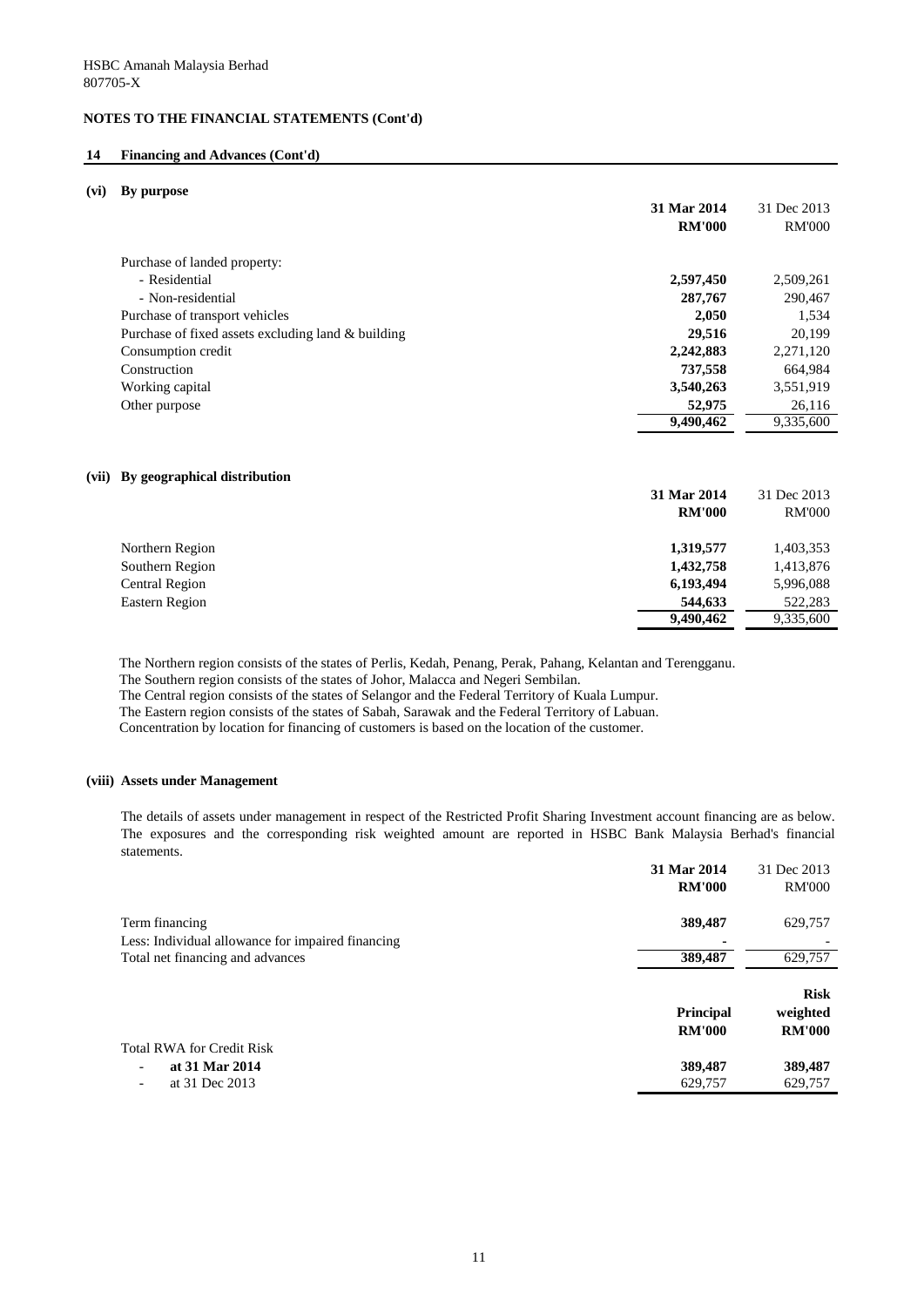# **15 Impaired Financing**

| (i)   | Movements in impaired financing and advances                              |                                        |                                        |
|-------|---------------------------------------------------------------------------|----------------------------------------|----------------------------------------|
|       |                                                                           | 31 Mar 2014                            | 31 Dec 2013                            |
|       |                                                                           | <b>RM'000</b>                          | <b>RM'000</b>                          |
|       | At beginning of period/year                                               | 166,906                                | 129,418                                |
|       | Classified as impaired during the period/year                             | 64,006                                 | 261,752                                |
|       | Reclassified as performing                                                | (37, 317)                              | (85,345)                               |
|       | Amount recovered                                                          | (14,511)                               | (47,315)                               |
|       | Amount written off                                                        | (24, 439)                              | (119,997)                              |
|       | Other movements                                                           | 8,520                                  | 28,393                                 |
|       | At end of period/year                                                     | 163,165                                | 166,906                                |
|       | Less: Individual allowance for impairment                                 | (45,088)                               | (41, 137)                              |
|       | Collective allowance for impairment (impaired portion)                    | (44, 158)                              | (43, 641)                              |
|       | Net impaired financing and advances                                       | 73,919                                 | 82,128                                 |
| (ii)  | Movements in allowance for impaired financing                             |                                        |                                        |
|       |                                                                           | 31 Mar 2014                            | 31 Dec 2013                            |
|       |                                                                           | <b>RM'000</b>                          | <b>RM'000</b>                          |
|       | <b>Collective allowance for impairment</b>                                |                                        |                                        |
|       | At beginning of period/year                                               | 119,290                                | 144,853                                |
|       | Made during the period/year                                               | 30,366                                 | 157,960                                |
|       | Amount released                                                           | (10, 309)                              | (66,909)                               |
|       | Amount written off                                                        | (22, 623)                              | (115, 853)                             |
|       | Discount unwind                                                           | (542)                                  | (761)                                  |
|       | At end of period/year                                                     | 116,182                                | 119,290                                |
|       | <b>Individual allowance for impairment</b><br>At beginning of period/year | 31 Mar 2014<br><b>RM'000</b><br>41,137 | 31 Dec 2013<br><b>RM'000</b><br>30,379 |
|       | Made during the period/year                                               | 13,745                                 | 42,424                                 |
|       | Amount recovered                                                          | (11,572)                               | (36,823)                               |
|       | Amount written off                                                        | (1,795)                                | (4,705)                                |
|       | Other movement                                                            | 3,667                                  | 10,291                                 |
|       | Discount unwind                                                           | (94)                                   | (429)                                  |
|       | At end of period/year                                                     | 45,088                                 | 41,137                                 |
| (iii) | By contract                                                               |                                        |                                        |
|       |                                                                           | 31 Mar 2014<br><b>RM'000</b>           | 31 Dec 2013                            |
|       |                                                                           |                                        | <b>RM'000</b>                          |
|       | Bai Bithaman Ajil (deferred payment sale)                                 | 86                                     | 106                                    |
|       | Bai Al-Dayn (sale of debt)                                                | 887                                    | 1,330                                  |
|       | Ijarah Thumma Al-Bai (AITAB) (hire purchase)                              | 6,864                                  | 7,670                                  |
|       | Murabahah (cost-plus)                                                     | 50,006                                 | 39,663                                 |
|       | Musharakah (profit and loss sharing)                                      | 57,619                                 | 66,335                                 |
|       | Bai Al-Inah (sell and buy back)                                           | 33,368                                 | 37,611                                 |
|       | Ujrah (fee-based)                                                         | 14,335                                 | 14,191                                 |
|       |                                                                           | 163,165                                | 166,906                                |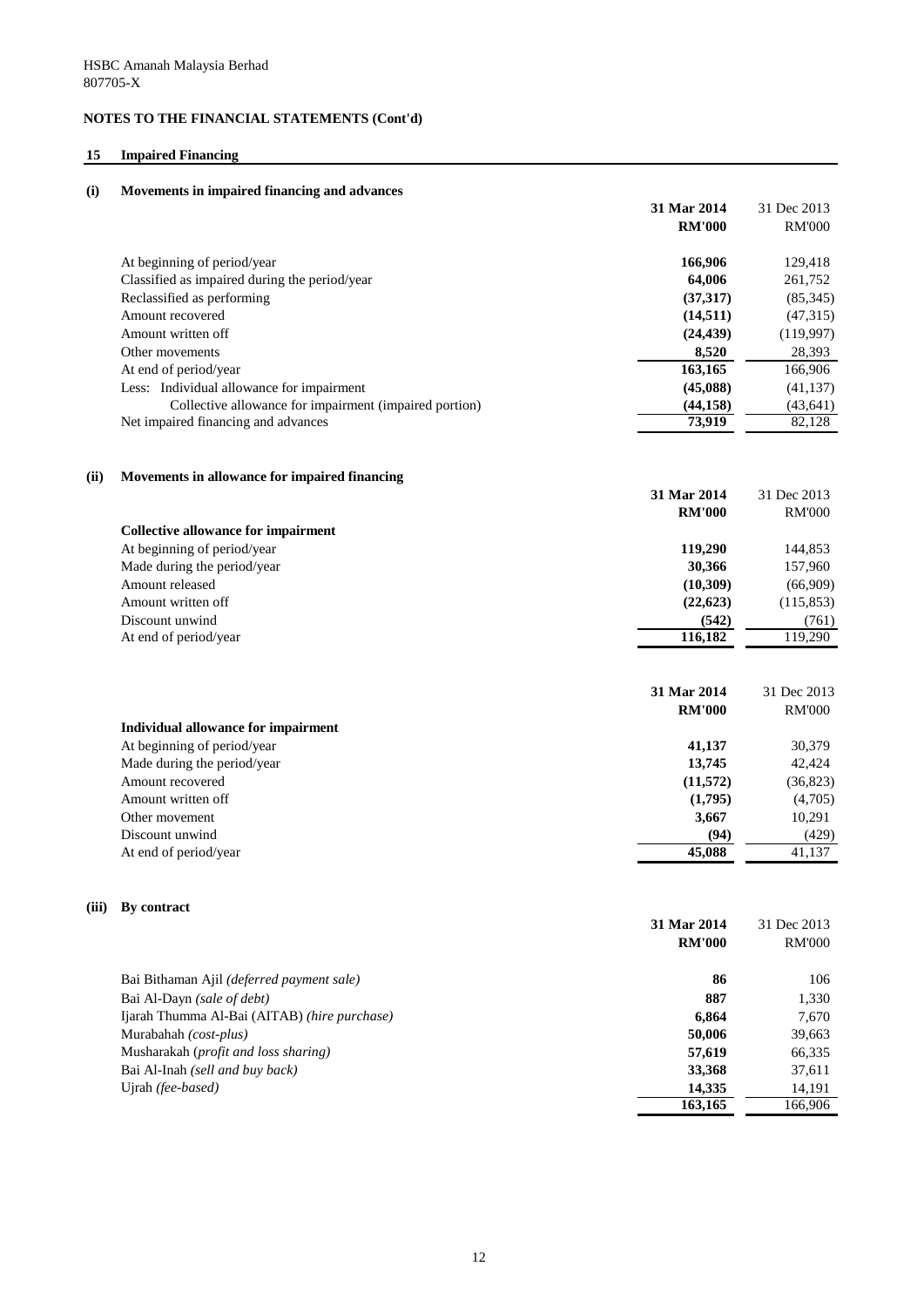#### **15 Impaired Financing (Cont'd)**

#### **(iv) By sector**

| 31 Mar 2014                                          |        | 31 Dec 2013   |
|------------------------------------------------------|--------|---------------|
| <b>RM'000</b>                                        |        | <b>RM'000</b> |
| Manufacturing                                        | 10,059 | 6,435         |
| Construction                                         | 1,860  | 2,455         |
| Wholesale $\&$ retail trade, restaurants $\&$ hotels | 2,943  | 2,901         |
| Transport, storage and communication                 | 980    | 960           |
| Finance, takaful and business services               | 420    | 420           |
| Household - Retail<br>146,712                        |        | 153,544       |
| Others                                               | 191    | 191           |
| 163,165                                              |        | 166,906       |

#### **(v) By purpose**

|                                | 31 Mar 2014   | 31 Dec 2013   |
|--------------------------------|---------------|---------------|
|                                | <b>RM'000</b> | <b>RM'000</b> |
| Purchase of landed property:   |               |               |
| - Residential                  | 59,501        | 65,700        |
| - Non-residential              | 102           | 102           |
| Purchase of transport vehicles | 121           | 69            |
| Consumption credit             | 87,090        | 87,775        |
| Construction                   | 1,860         | 2,455         |
| Working capital                | 13,805        | 10,092        |
| Other purpose                  | 686           | 713           |
|                                | 163,165       | 166,906       |

#### **(vi) By geographical distribution**

|                       | 31 Mar 2014   | 31 Dec 2013   |
|-----------------------|---------------|---------------|
|                       | <b>RM'000</b> | <b>RM'000</b> |
| Northern Region       | 36,049        | 38,608        |
| Southern Region       | 21,099        | 26,209        |
| <b>Central Region</b> | 101,147       | 96,782        |
| Eastern Region        | 4,870         | 5,307         |
|                       | 163,165       | 166,906       |

Refer Note 14(vii) for definition of each region.

#### **16 Other Assets**

| 31 Mar 2014<br><b>RM'000</b>                                | 31 Dec 2013<br><b>RM'000</b> |
|-------------------------------------------------------------|------------------------------|
| 15,754<br>Income receivable                                 | 18,548                       |
| 1,384<br>Amount due from holding company/ related companies | 151,497                      |
| Other receivables, deposits and prepayments<br>11,435       | 10,966                       |
| 28,573                                                      | 181,011                      |

#### **17 Statutory deposits with Bank Negara Malaysia**

The non-profit bearing statutory deposits are maintained with Bank Negara Malaysia in compliance with Section 26(2)c and 26(3) of the Central Bank of Malaysia Act 2009, the amounts of which are determined at set percentages of total eligible liabilities.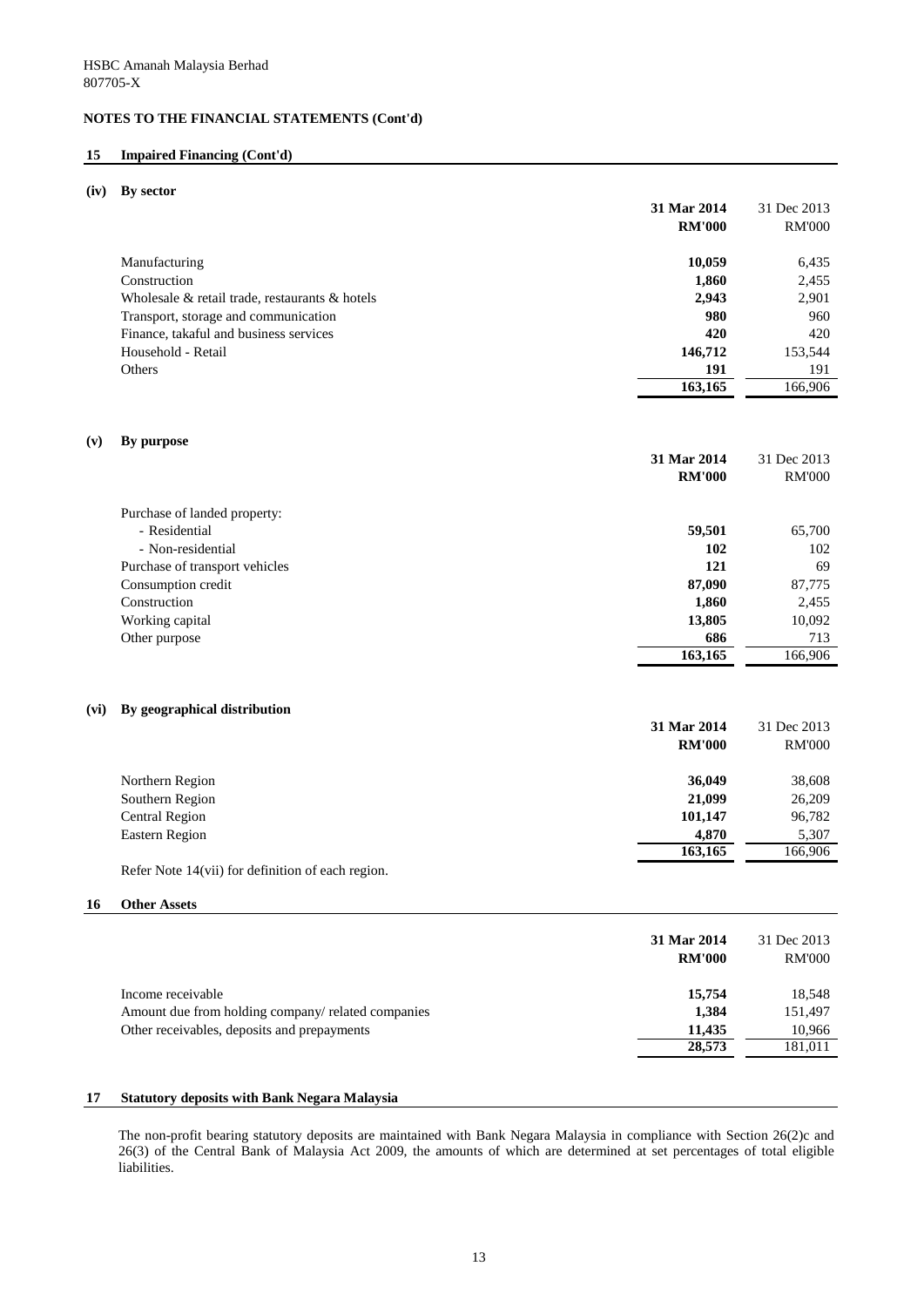# **18 Deposits From Customers**

**(i) By type of deposit**

|                                    | 31 Mar 2014   | 31 Dec 2013   |
|------------------------------------|---------------|---------------|
|                                    | <b>RM'000</b> | <b>RM'000</b> |
|                                    |               | Restated      |
| Non-Mudharabah Fund                |               |               |
| Demand deposits                    |               |               |
| - Wadiah                           | 1,378,064     | 1,152,713     |
| - Wakalah                          | 101,772       | 98,682        |
| Savings deposits                   |               |               |
| - Wadiah                           | 633,722       | 611,078       |
| - Wakalah                          | 663,646       | 617,472       |
| Fixed return investment deposits   |               |               |
| - Murabahah                        | 6,563,200     | 6,552,310     |
| Islamic repurchase agreements      |               |               |
| - Bai Al-Inah                      | 123,500       | 152,660       |
| Negotiable instruments of deposits |               |               |
| - Wakalah                          |               | 10,703        |
| - Wakalah with Commodity Wa'ad     | 560,250       | 526,705       |
| Others                             |               |               |
| - Wakalah with Commodity Wa'ad     | 1,220,216     | 1,138,431     |
| - Wakalah with Murabahah           | 137,042       | 169,810       |
|                                    | 11,381,412    | 11,030,564    |

The maturity structure of fixed return investment deposits and negotiable instruments of deposits is as follows:

|                                     | <b>RM'000</b> | <b>RM'000</b> |
|-------------------------------------|---------------|---------------|
| Due within six months               | 5,617,695     | 5,726,792     |
| More than six months to one year    | 1,041,456     | 909,369       |
| More than one year to three years   | 99,438        | 92,019        |
| More than three years to five years | 364,861       | 361,538       |
|                                     | 7,123,450     | 7,089,718     |
|                                     |               |               |

#### **(ii) By type of customer**

| 31 Mar 2014                       |        | 31 Dec 2013   |
|-----------------------------------|--------|---------------|
| <b>RM'000</b>                     |        | <b>RM'000</b> |
| Government and statutory bodies   | 42,612 | 87,211        |
| Business enterprises<br>2,185,651 |        | 1,930,020     |
| Individuals<br>7,329,567          |        | 7,038,482     |
| 1,823,582<br>Others               |        | 1,974,851     |
| 11,381,412                        |        | 11,030,564    |

### **19 Deposits and Placements from Banks and Other Financial Institutions**

|                              | 31 Mar 2014<br><b>RM'000</b> | 31 Dec 2013<br><b>RM'000</b><br>Restated |
|------------------------------|------------------------------|------------------------------------------|
| Non-Mudharabah               |                              |                                          |
| Licensed banks               | 623,007                      | 793,520                                  |
| Bank Negara Malaysia         | 44,347                       | 26,815                                   |
| Other financial institutions |                              | 134                                      |
| Mudharabah                   |                              |                                          |
| Licensed banks               | 740,000                      | 760,000                                  |
| Other financial institutions | 51,390                       |                                          |
|                              | 1,458,744                    | 1,580,469                                |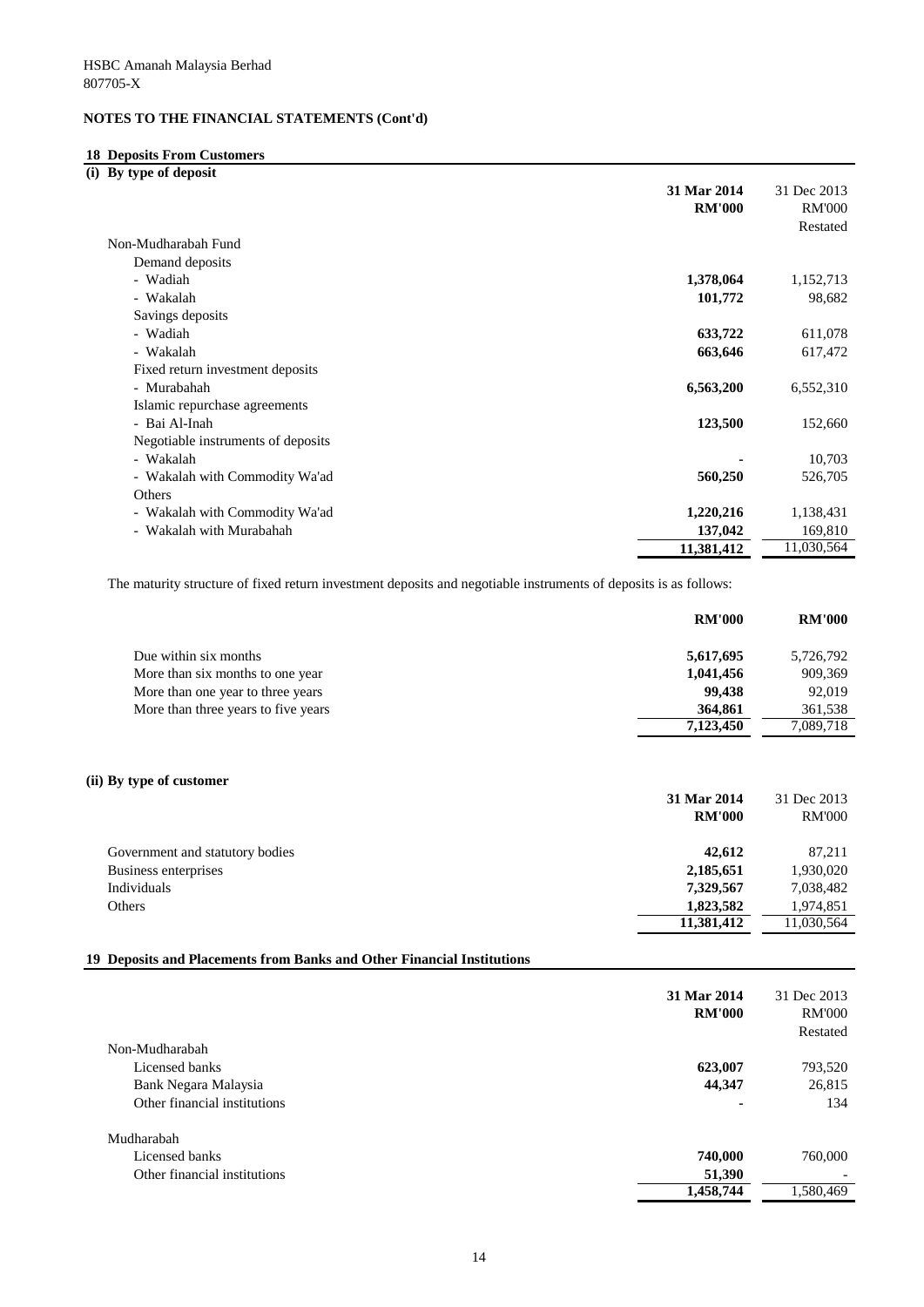# **20 Other Liabilities**

|                                                                                                                                                              |             | 31 Mar 2014                  | 31 Dec 2013                  |
|--------------------------------------------------------------------------------------------------------------------------------------------------------------|-------------|------------------------------|------------------------------|
|                                                                                                                                                              | <b>Note</b> | <b>RM'000</b>                | <b>RM'000</b>                |
| Profit payable                                                                                                                                               |             | 47,747                       | 52,383                       |
| Amounts due to holding company/ related companies                                                                                                            |             | 76,829                       | 9,137                        |
| Profit equalisation reserve                                                                                                                                  | (a)         | 1,253                        | 1,290                        |
| Other creditors and accruals                                                                                                                                 | (b)         | 76,420                       | 85,170                       |
|                                                                                                                                                              |             | 202,249                      | 147,980                      |
| Movement in profit equalisation reserve is as follows:<br>(a)                                                                                                |             | 31 Mar 2014<br><b>RM'000</b> | 31 Dec 2013<br><b>RM'000</b> |
| At beginning of period/year                                                                                                                                  |             | 1,290                        | 1,340                        |
| Contribution to non-profit organisations                                                                                                                     |             | (37)                         | (50)                         |
| At end of period/year                                                                                                                                        |             | 1,253                        | 1,290                        |
| Other creditors and accruals<br>(b)                                                                                                                          |             |                              |                              |
| Included in other creditors and accruals is excess compensation balance and profit earned from inadvertent financing of<br>Shariah non-compliant activities. |             |                              |                              |

| Source and use of charity funds                          | 31 Mar 2014<br><b>RM'000</b> | 31 Dec 2013<br><b>RM'000</b> |
|----------------------------------------------------------|------------------------------|------------------------------|
| <b>Source of charity funds</b>                           |                              |                              |
| At beginning of period/year                              | 3                            | 32                           |
| Income from inadvertent Shariah non-compliant activities | 23                           | 72                           |
| Use of charity funds                                     |                              |                              |
| Contribution to non-profit organisations                 |                              | (101)                        |
| At end of period/year                                    | 26                           | 3                            |
|                                                          |                              |                              |

## **21 Multi-Currency Sukuk Programme ("MCSP")**

|                                       | 31 Mar 2014   | 31 Dec 2013   |
|---------------------------------------|---------------|---------------|
|                                       | <b>RM'000</b> | <b>RM'000</b> |
|                                       |               |               |
| <b>Multi-Currency Sukuk Programme</b> | 500,000       | 500,000       |

This is a 5-year medium term note (Sukuk) under the Bank's RM3 billion Multi-Currency Sukuk Programme. The Sukuk's maturity date is 28 September 2017 and bears a distribution rate of 3.75% per annum payable semi-annually in arrears. The Sukuk issued under the MCSP is carried at amortised cost, with profit payable recognised on an accrual basis.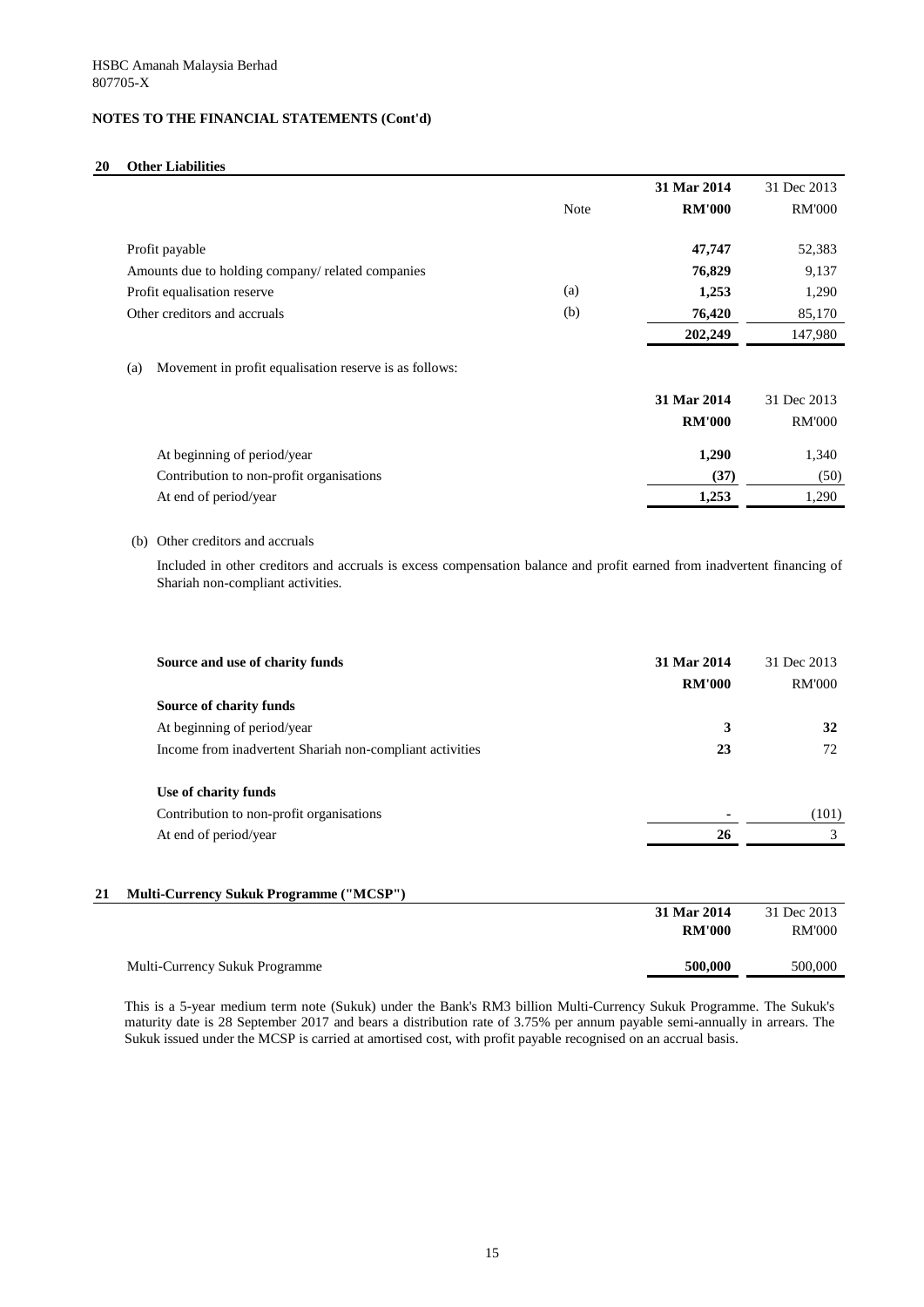# **22 Income Derived from Investment of Depositors' Funds and Others**

|     |                                                               | 31 Mar 2014   | 31 Mar 2013   |
|-----|---------------------------------------------------------------|---------------|---------------|
|     |                                                               | <b>RM'000</b> | <b>RM'000</b> |
|     | Income derived from investment of:                            |               |               |
|     | general investment deposits<br>(i)                            | 115,410       | 108,605       |
|     | (ii) specific investment deposits                             | 6,503         | 13,038        |
|     | (iii) other deposits                                          | 32,338        | 24,583        |
|     |                                                               | 154,251       | 146,226       |
|     |                                                               |               |               |
| (i) | Income derived from investment of general investment deposits |               |               |
|     |                                                               | 31 Mar 2014   | 31 Mar 2013   |
|     |                                                               | <b>RM'000</b> | <b>RM'000</b> |
|     | Finance income and hibah:                                     |               |               |
|     | Financing and advances                                        |               |               |
|     | - Profit earned other than recoveries from                    |               |               |
|     | impaired financing                                            | 91,055        | 94,657        |
|     | - Recoveries from impaired financing                          | 2,447         | 40            |
|     | Financial investments available-for-sale                      | 8,844         | 4,749         |
|     | Money at call and deposit with financial                      |               |               |
|     | institutions                                                  | 14,515        | 9,159         |
|     |                                                               | 116,861       | 108,605       |
|     | Other operating income                                        |               |               |
|     | Net gains from dealing in foreign currency                    | 3,543         |               |
|     | Net gains from sale of financial assets held-for-trading      |               |               |
|     | and other financial instruments                               | 3,832         |               |
|     | Net unrealised gains from revaluation of financial            |               |               |
|     | assets held-for-trading                                       | 1,129         |               |
|     | Net profit paid for financial assets held-for-trading         |               |               |
|     | and other financial instruments                               | (10, 469)     |               |
|     | Net gain from trading in derivatives                          | 560           |               |
|     | Other loss                                                    | (46)          |               |
|     |                                                               | (1,451)       |               |
|     |                                                               | 115,410       | 108,605       |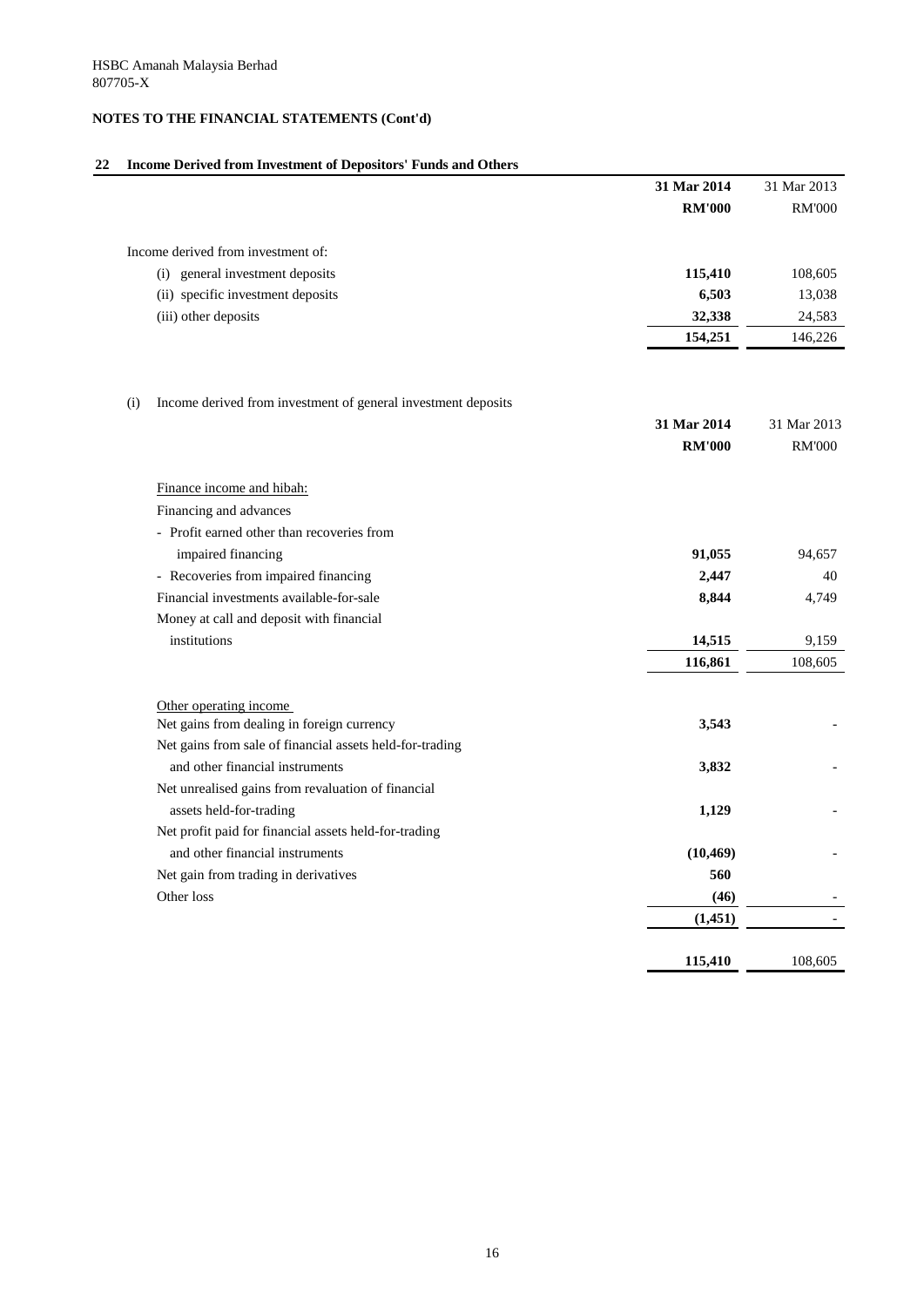# **22 Income Derived from Investment of Depositors' Funds and Others (Cont'd)**

|      |                                                                                                      | 31 Mar 2014   | 31 Mar 2013   |
|------|------------------------------------------------------------------------------------------------------|---------------|---------------|
|      |                                                                                                      | <b>RM'000</b> | <b>RM'000</b> |
|      |                                                                                                      |               |               |
| (ii) | Income derived from investment of specific investment deposits                                       |               |               |
|      | Finance income and hibah:                                                                            |               |               |
|      | Financing and advances                                                                               |               |               |
|      | - Profit earned other than recoveries from impaired financing                                        | 4,866         | 4,382         |
|      | Financial investments available-for-sale                                                             |               | 3,807         |
|      |                                                                                                      | 4,866         | 8,189         |
|      | Other operating income                                                                               |               |               |
|      | Fees and commission                                                                                  | 850           | 1,277         |
|      | Net gains from dealing in foreign currency                                                           | 787           | 4,385         |
|      | Net gain from sale of financial assets held-for-trading                                              |               |               |
|      | and other financial instruments                                                                      |               | 6,248         |
|      | Net gains from trading in derivatives                                                                |               | 162           |
|      | Net profit paid from financial assets held-for-trading                                               |               |               |
|      | and other financial instruments                                                                      |               | (6,792)       |
|      | Net unrealised loss from revaluation of financial assets held-for-trading                            |               | (431)         |
|      |                                                                                                      | 1,637         | 4,849         |
|      |                                                                                                      | 6,503         | 13,038        |
|      |                                                                                                      |               |               |
|      | The above fees and commissions were derived from the following major contributors:<br>Guarantee fees |               |               |
|      |                                                                                                      | 259           | 262           |
|      | Service charges and fees                                                                             | 590           | 44            |
|      | Credit facilities                                                                                    |               | 479           |
|      |                                                                                                      | 31 Mar 2014   | 31 Mar 2013   |
|      |                                                                                                      | <b>RM'000</b> | <b>RM'000</b> |
|      | (iii) Income derived from investment of other deposits                                               |               |               |
|      | Finance income and hibah:                                                                            |               |               |
|      | Financing and advances                                                                               |               |               |
|      | - Profit earned other than recoveries from impaired financing                                        | 25,513        | 21,426        |
|      | - Recoveries from impaired financing                                                                 | 686           | 9             |
|      | Financial investments available-for-sale                                                             | 2,478         | 1,075         |
|      | Money at call and deposit with financial institutions                                                | 4,067         | 2,073         |
|      |                                                                                                      | 32,744        | 24,583        |
|      | Other operating income                                                                               |               |               |
|      | Net gains from dealing in foreign currency                                                           | 993           |               |
|      | Net gains from sale of financial assets held-for-trading                                             |               |               |
|      | and other financial instruments                                                                      | 1,074         |               |
|      | Net gain from trading in derivatives                                                                 | 157           |               |
|      | Net unrealised gains from revaluation of financial assets held-for-trading                           | 316           |               |
|      | Net profit paid from financial assets held-for-trading                                               |               |               |
|      | and other financial instruments                                                                      |               |               |
|      |                                                                                                      | (2,933)       |               |
|      | Other losses                                                                                         | (13)          |               |
|      |                                                                                                      | (406)         |               |
|      |                                                                                                      | 32,338        | 24,583        |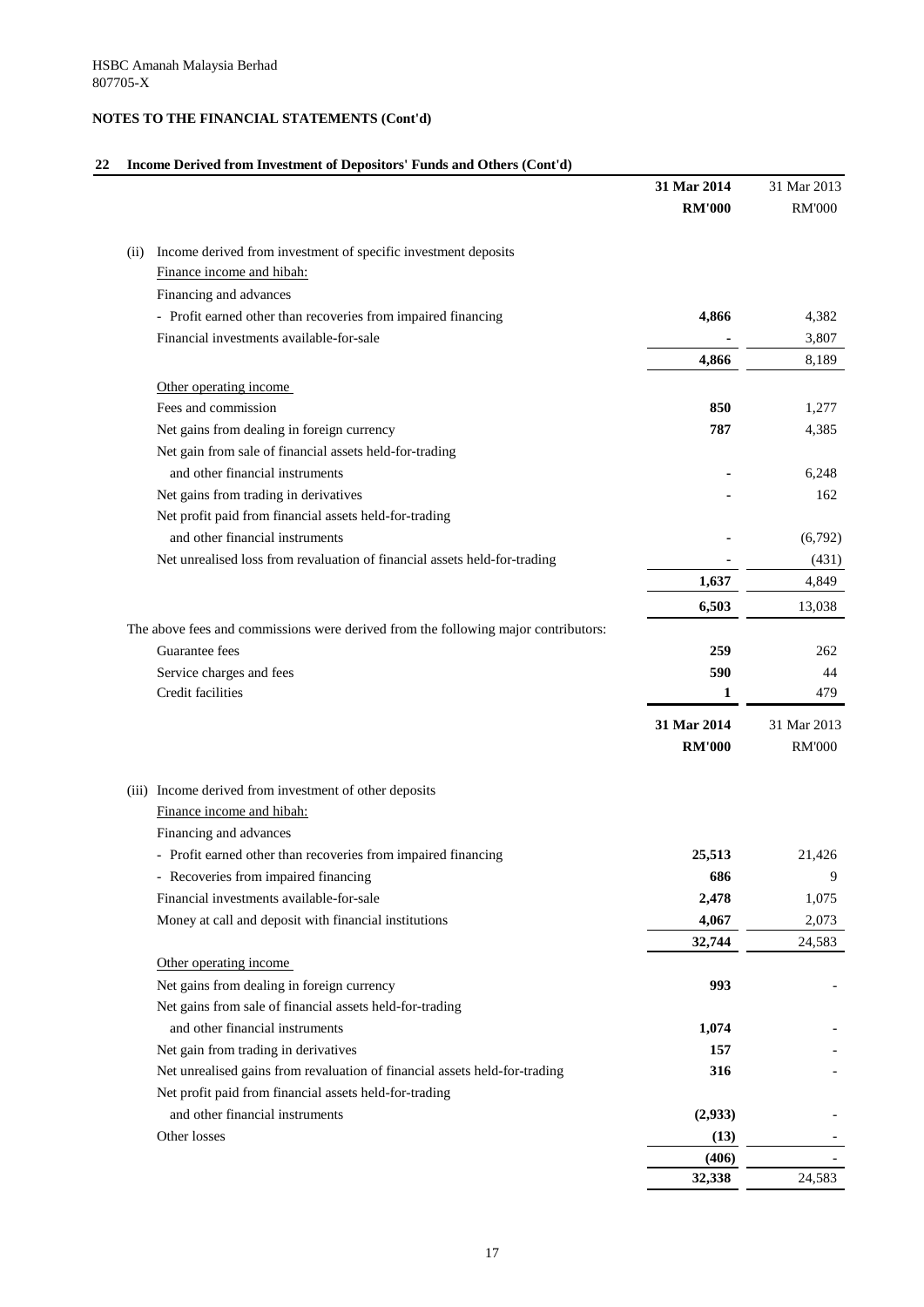# **23 Income Derived from Investment of Shareholder's Funds**

|                                                                                    | 31 Mar 2014<br><b>RM'000</b> | 31 Mar 2013<br><b>RM'000</b> |
|------------------------------------------------------------------------------------|------------------------------|------------------------------|
| Finance income and hibah:                                                          |                              |                              |
| Financing and advances                                                             |                              |                              |
| - Profit earned other than recoveries from                                         |                              |                              |
| impaired financing                                                                 | 10,749                       | 11,260                       |
| - Recoveries from impaired financing                                               | 289                          | 5                            |
| Financial investments available-for-sale                                           | 1,044                        | 565                          |
| Money at call and deposit with financial                                           |                              |                              |
| institutions                                                                       | 1,713                        | 1,089                        |
|                                                                                    | 13,795                       | 12,919                       |
| Other operating income                                                             |                              |                              |
| Fees and commission                                                                | 18,446                       | 19,451                       |
| Net gains from dealing in foreign currency                                         | 418                          |                              |
| Net gains from sale of financial assets held-for-trading                           |                              |                              |
| and other financial instruments                                                    | 452                          |                              |
| Net gain from trading in derivatives                                               | 66                           |                              |
| Net unrealised gains from revaluation of financial                                 |                              |                              |
| assets held-for-trading                                                            | 133                          |                              |
| Net profit paid from financial assets held-for-trading                             |                              |                              |
| and other financial instruments                                                    | (1,236)                      |                              |
| Shared-service fees from holding company                                           | 924                          | 894                          |
| Other income                                                                       | 646                          | 68                           |
|                                                                                    | 19,849                       | 20,413                       |
|                                                                                    | 33,644                       | 33,332                       |
| The above fees and commissions were derived from the following major contributors: |                              |                              |
| Service charges and fees                                                           | 4,723                        | 4,255                        |
| Cards                                                                              | 6,727                        | 6,401                        |
| Agency fees                                                                        | 4,054                        | 4,621                        |
| <b>Impairment Losses on Financing</b>                                              |                              |                              |
|                                                                                    | 31 Mar 2014                  | 31 Mar 2013                  |
|                                                                                    | <b>RM'000</b>                | <b>RM'000</b>                |
| Impairment charges on financing:                                                   |                              |                              |
| Individual allowance for impairment<br>(a)                                         |                              |                              |
| - Provided                                                                         | 13,745                       | 12,051                       |
| - Written back                                                                     | (11,572)                     | (9,340)                      |
| Collective allownce for impairment<br>(b)                                          |                              |                              |
| - Provided                                                                         | 30,366                       | 42,926                       |
| - Written back                                                                     | (10, 309)                    | (6,710)                      |
| Impaired financing                                                                 |                              |                              |
| - Recovered                                                                        | (7,708)                      | (7,633)                      |
| - Written off                                                                      | 226                          | 808                          |
|                                                                                    | 14,748                       | 32,102                       |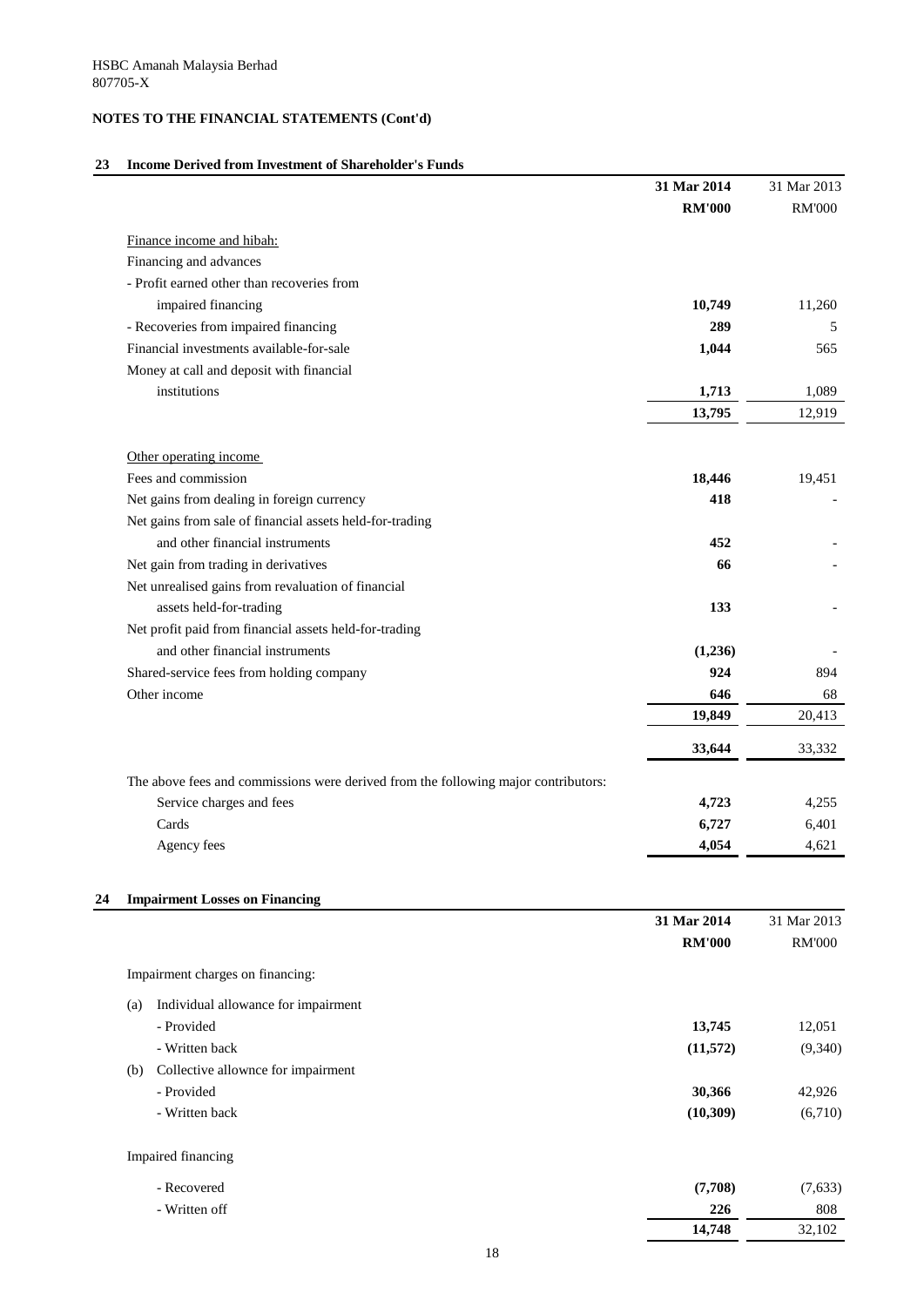#### **25 Income Attributable to Depositors**

|                                                                   | 31 Mar 2014   | 31 Mar 2013   |
|-------------------------------------------------------------------|---------------|---------------|
|                                                                   | <b>RM'000</b> | <b>RM'000</b> |
|                                                                   |               | Restated      |
| Non-Mudharabah Fund                                               |               |               |
| Deposits from customers                                           | 53,003        | 44,534        |
| Deposits and placements of banks and other financial institutions | 3,935         | 8,030         |
| Others                                                            | 5,160         | 4,906         |
| Mudharabah Fund                                                   |               |               |
| Deposits and placements of banks and other financial institutions | 4,105         | 2,611         |
|                                                                   | 66,203        | 60,081        |

#### **26 Personnel Expenses**

|                                               | 31 Mar 2014   | 31 Mar 2013   |
|-----------------------------------------------|---------------|---------------|
|                                               | <b>RM'000</b> | <b>RM'000</b> |
|                                               |               | Restated      |
| Salaries, allowances and bonuses              | 8,439         | 6,495         |
| <b>Employees Provident Fund contributions</b> | 1,346         | 781           |
| Other staff related costs                     | 610           | 705           |
|                                               | 10,395        | 7,981         |

# **27 Other Overheads and Expenditures**

|                                          | 31 Mar 2014    | 31 Mar 2013   |
|------------------------------------------|----------------|---------------|
|                                          | <b>RM'000</b>  | <b>RM'000</b> |
|                                          |                | Restated      |
| Promotion and marketing related expenses |                |               |
| Advertising and promotion                | 4,319          | 2,762         |
| Marketing                                | 670            | 1,174         |
|                                          | 4,989          | 3,936         |
| Establishment related expenses           |                |               |
| Depreciation of equipment                | 2,179          | 2,471         |
| Amortisation of intangible assets        | $\overline{2}$ | 5             |
| Information technology costs             | 743            | 259           |
| Hire of equipment                        | $\overline{2}$ | 17            |
| Rental of premises                       | 2,002          | 2,031         |
| Equipment written off                    |                | 14            |
| Others                                   | 599            | 531           |
|                                          | 5,527          | 5,328         |
| General administrative expenses          |                |               |
| Intercompany expenses                    | 32,726         | 30,987        |
| Auditors' remuneration                   |                |               |
| <b>Statutory audit fees</b>              |                |               |
| <b>KPMG</b> Malaysia                     | 30             | 30            |
| Other services                           |                |               |
| <b>KPMG</b> Malaysia                     | 68             | 43            |
| Professional fees                        | 255            | 308           |
| Others                                   | 3,179          | 2,991         |
|                                          | 36,258         | 34,359        |
|                                          | 46,774         | 43,623        |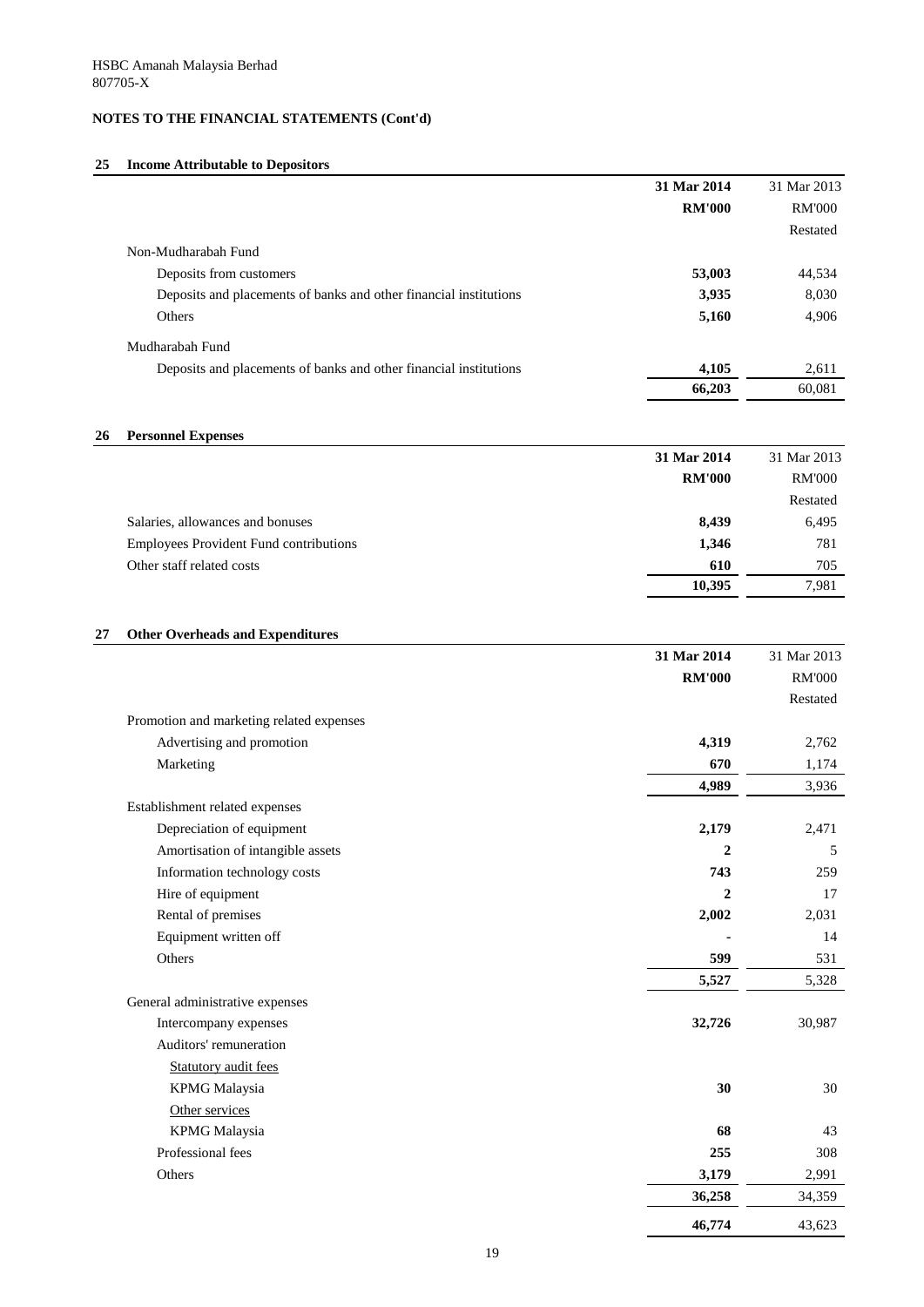# **28 Capital Adequacy**

|                                                      | 31 Mar 2014   | 31 Dec 2013   |
|------------------------------------------------------|---------------|---------------|
|                                                      | <b>RM'000</b> | <b>RM'000</b> |
| Tier 1 capital                                       |               |               |
| Paid-up ordinary share capital                       | 50,000        | 50,000        |
| Share premium                                        | 610,000       | 610,000       |
| Retained profits                                     | 472,050       | 472,050       |
| Other reserves                                       | 46,808        | 43,345        |
| Regulatory adjustments                               | (4,767)       | (5,116)       |
| Total Common Equity Tier 1 (CET1) and Tier 1 capital | 1,174,091     | 1,170,279     |
| Tier 2 capital                                       |               |               |
| Collective impairment allowance (unimpaired portion) | 72,024        | 75,649        |
| Total Tier 2 capital                                 | 72,024        | 75,649        |
| <b>Capital base</b>                                  | 1,246,115     | 1,245,928     |
|                                                      |               |               |
| <b>CET1</b> and Tier 1 Capital ratio                 | 12.147%       | 12.300%       |
| <b>Total Capital ratio</b>                           | 12.892%       | 13.095%       |

The total capital and capital adequacy ratios have been computed based on the Standardised Approach in accordance with the Capital Adequacy Framework for Islamic Banks (Capital Components).

Breakdown of risk-weighted assets ("RWA") in the various categories of risk weights:

|                                | 31 Mar 2014      |                      | 31 Dec 2013   |               |
|--------------------------------|------------------|----------------------|---------------|---------------|
|                                | <b>Principal</b> | <b>Risk-weighted</b> | Principal     | Risk-weighted |
|                                | <b>RM'000</b>    | <b>RM'000</b>        | <b>RM'000</b> | <b>RM'000</b> |
| Total RWA for credit risk      | 17,099,247       | 8,708,860            | 16,569,610    | 8,580,305     |
| Total RWA for market risk      | $\blacksquare$   | 78,188               |               | 78,252        |
| Total RWA for operational risk | $\blacksquare$   | 878,624              |               | 856,104       |
|                                | 17,099,247       | 9,665,672            | 16,569,610    | 9,514,661     |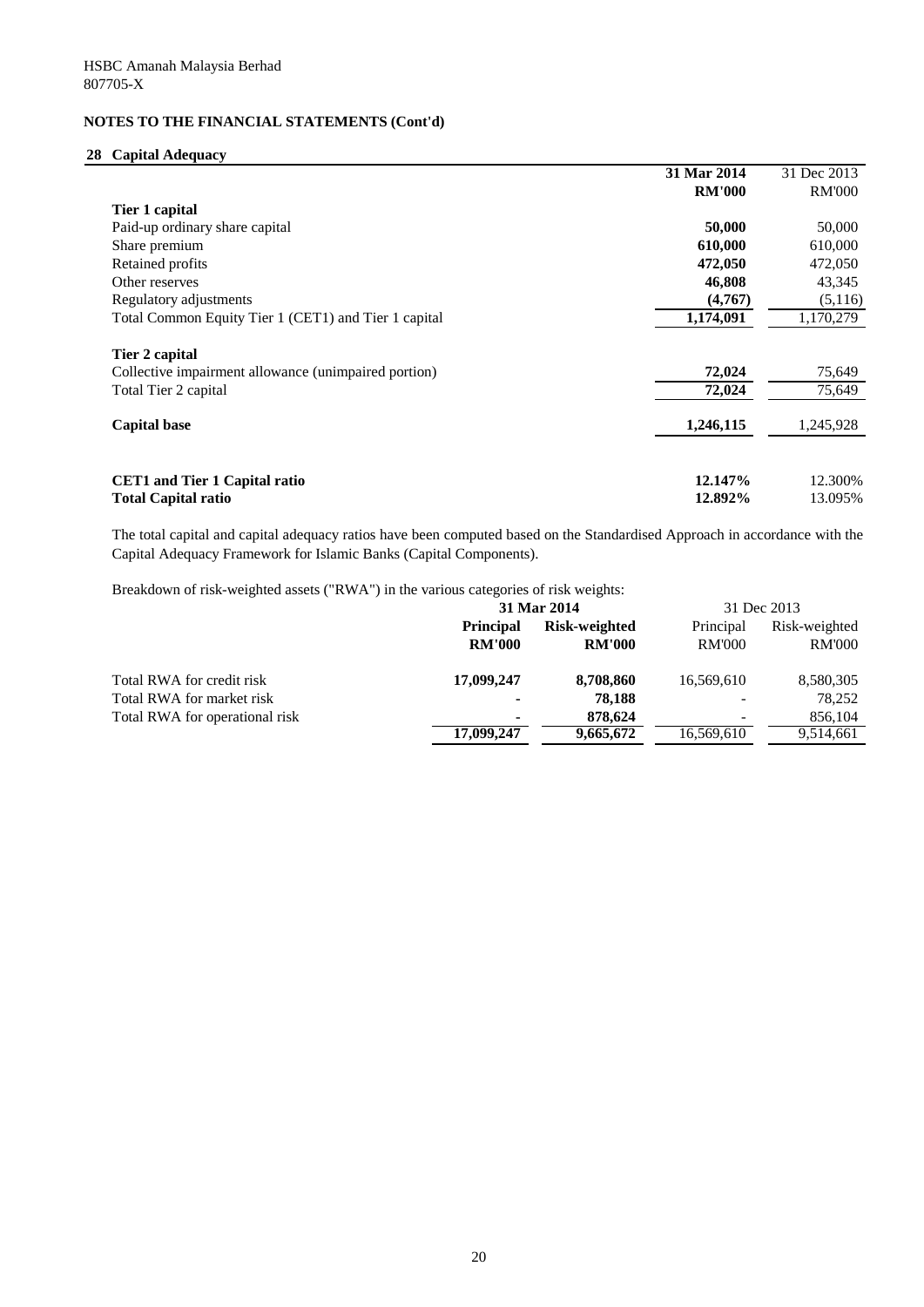#### **29 Commitments and Contingencies**

The table below shows the contracts or underlying principal amounts, positive fair value of derivative contracts, credit equivalent amounts and risk weighted amounts of unmatured off-balance sheet transactions as at the statement of financial position date. The underlying principal amounts indicate the volume of business outstanding and do not represent amounts at risk.

|                                                         |                  | <b>Positive fair</b><br>value of | <b>Credit</b> | <b>Risk</b>   |
|---------------------------------------------------------|------------------|----------------------------------|---------------|---------------|
|                                                         | <b>Principal</b> | derivative                       | equivalent    | weighted      |
|                                                         | amount           | contracts ^                      | amount *      | amount *      |
| 31 Mar 2014                                             | <b>RM'000</b>    | <b>RM'000</b>                    | <b>RM'000</b> | <b>RM'000</b> |
| Direct credit substitutes                               | 457,491          |                                  | 457,491       | 448,911       |
| Transaction-related contingent items                    | 898,188          |                                  | 449,094       | 333,204       |
| Short-term self-liquidating trade-related contingencies | 26,054           |                                  | 5,211         | 3,935         |
| Irrevocable commitments to extend credit                |                  |                                  |               |               |
| - Maturity not exceeding one year                       | 1,982,849        |                                  | 396,570       | 357,078       |
| - Maturity exceeding one year                           | 919,015          |                                  | 459,508       | 442,093       |
| Unutilised credit card lines                            | 1,086,056        |                                  | 217,211       | 162,908       |
| Equity related contracts                                |                  |                                  |               |               |
| - Less than one year                                    | 313,420          | 5                                | 18,873        | 3,775         |
| - One year to less than five years                      | 1,189,656        | 3,650                            | 98,823        | 20,388        |
| Profit rate related contracts                           |                  |                                  |               |               |
| - Less than one year                                    | 92,800           | 269                              | 456           | 91            |
| - One year to less than five years                      | 4,807,676        | 69,393                           | 209,561       | 63,414        |
| Foreign exchange related contracts                      |                  |                                  |               |               |
| - Less than one year                                    | 2,520,876        | 11,033                           | 49,889        | 14,279        |
| - Over five years                                       | 97,965           | 4,332                            | 14,128        | 10,210        |
|                                                         | 14,392,046       | 88,682                           | 2,376,815     | 1,860,286     |
|                                                         |                  | Note 30                          |               |               |
| 31 Dec 2013                                             |                  |                                  |               |               |
| Direct credit substitutes                               | 493,365          |                                  | 493,365       | 448,235       |
| Transaction-related contingent items                    | 832,700          |                                  | 416,350       | 293,927       |
| Short-term self-liquidating trade-related contingencies | 19,611           |                                  | 3,922         | 3,288         |
| Irrevocable commitments to extend credit                |                  |                                  |               |               |
| - Maturity not exceeding one year                       | 1,873,926        |                                  | 374,785       | 333,163       |
| - Maturity exceeding one year                           | 861,017          |                                  | 430,508       | 416,910       |
| Unutilised credit card lines                            | 1,030,840        |                                  | 206,168       | 154,626       |
| Equity related contracts                                |                  |                                  |               |               |
| - Less than one year                                    | 644,322          | 11                               | 39,062        | 18,346        |
| - One year to less than five years                      | 752,273          | 5,095                            | 67,296        | 31,154        |
| Profit rate related contracts                           |                  |                                  |               |               |
| - Less than one year                                    | 98,500           | 359                              | 537           | 269           |
| - One year to less than five years                      | 3,101,025        | 58,935                           | 154,051       | 85,717        |
| Foreign exchange related contracts                      |                  |                                  |               |               |
| - Less than one year                                    | 2,201,457        | 16,424                           | 62,439        | 37,043        |
| - Over five years                                       | 98,370           | 4,640                            | 14,587        | 12,127        |
|                                                         | 12,007,406       | 85,464                           | 2,263,070     | 1,834,805     |
|                                                         |                  | Note 30                          |               |               |

**^** The foreign exchange, equity related and profit rate related contracts are off-balance sheet derivative financial instruments whose values change in response to change in prices or rates (such as foreign exchange rates, profit rates and commodities price) of the underlying instruments. The table above shows the Bank's derivative financial instruments at the statement of financial position date. The underlying principal amount of these derivative financial instruments and their corresponding gross positive (derivative financial asset) fair values at the statement of financial position date are shown above.

**\*** The credit equivalent and risk weighted amounts are computed using credit conversion factors and risk weighting rules as per Bank Negara Malaysia guidelines. The credit conversion factors and risk weighting rules were based on Basel II Capital Adequacy Framework for Islamic Banks, "CAFIB".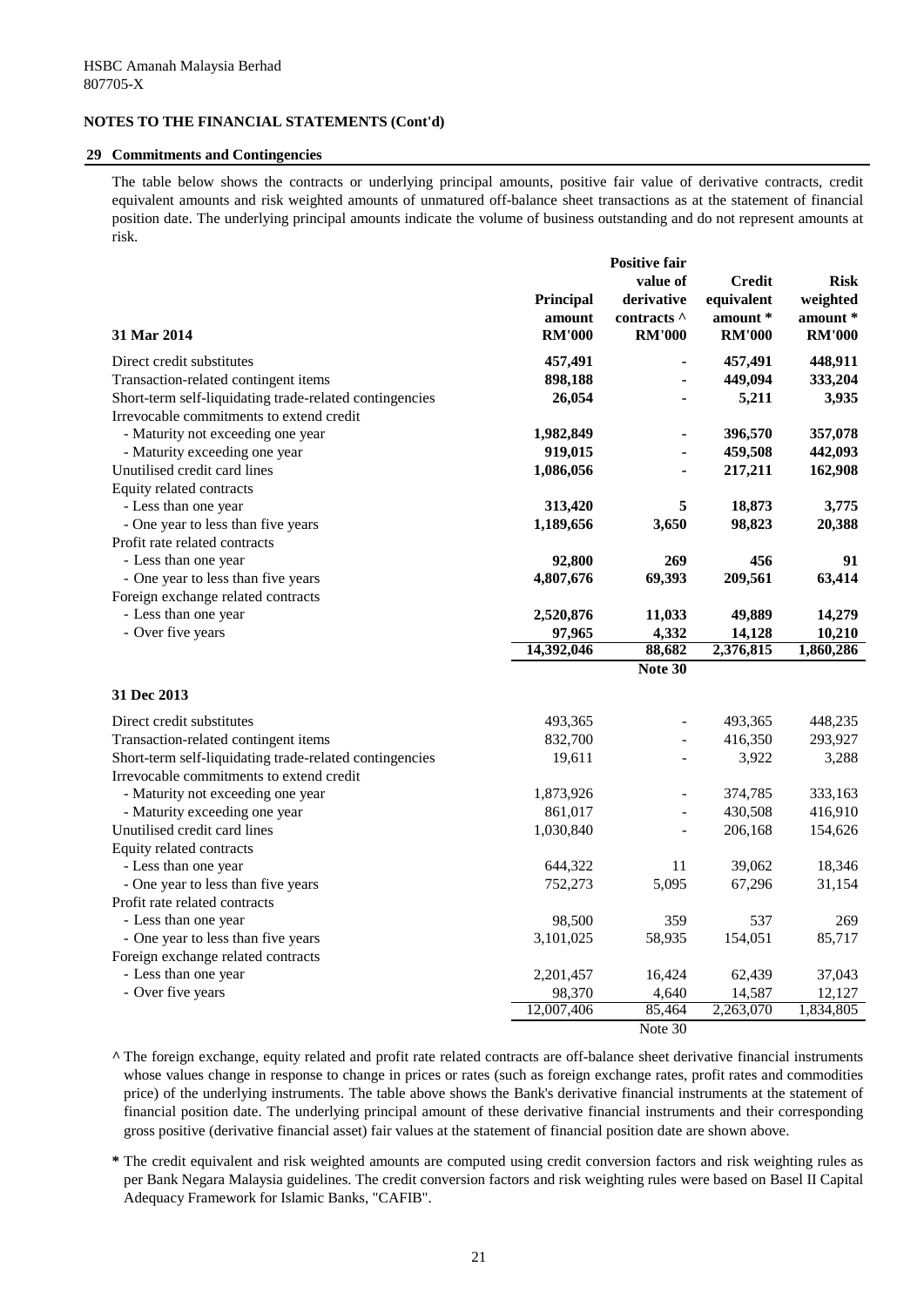#### **30 Derivative Financial Instruments**

Details of derivative financial instruments outstanding are as follows:

Derivative financial instruments measured at their fair values together with their corresponding contract/notional amounts:

|                               | <b>Contract / Notional Amount</b> |                                             |               |                               | <b>Positive Fair Value</b>    |                                             |                |                               | <b>Negative Fair Value</b>    |                                             |                |                               |
|-------------------------------|-----------------------------------|---------------------------------------------|---------------|-------------------------------|-------------------------------|---------------------------------------------|----------------|-------------------------------|-------------------------------|---------------------------------------------|----------------|-------------------------------|
| 31 Mar 2014                   | Up to 1 Year<br><b>RM'000</b>     | $>1 - 5$ Years $> 5$ Years<br><b>RM'000</b> | <b>RM'000</b> | <b>Total</b><br><b>RM'000</b> | Up to 1 Year<br><b>RM'000</b> | $>1 - 5$ Years $> 5$ Years<br><b>RM'000</b> | <b>RM'000</b>  | <b>Total</b><br><b>RM'000</b> | Up to 1 Year<br><b>RM'000</b> | $>1 - 5$ Years $> 5$ Years<br><b>RM'000</b> | <b>RM'000</b>  | <b>Total</b><br><b>RM'000</b> |
| <b>Trading derivatives:</b>   |                                   |                                             |               |                               |                               |                                             |                |                               |                               |                                             |                |                               |
| Foreign exchange contracts    |                                   |                                             |               |                               |                               |                                             |                |                               |                               |                                             |                |                               |
| - Forwards                    | 2,429,884                         | $\blacksquare$                              |               | 2,429,884                     | 10,372                        |                                             |                | 10,372                        | 10,268                        |                                             |                | 10,268                        |
| - Swaps                       | $\blacksquare$                    | $\sim$                                      | 94,703        | 94,703                        | $\blacksquare$                | $\sim$                                      | 4,332          | 4,332                         |                               |                                             | 3,611          | 3,611                         |
| - Options                     | 94,254                            | $\blacksquare$                              |               | 94,254                        | 661                           | $\blacksquare$                              |                | 661                           | 128                           |                                             |                | 128                           |
| Profit rate related contracts |                                   |                                             |               |                               |                               |                                             |                |                               |                               |                                             |                |                               |
| - Swaps                       | 93,000                            | 3,778,308                                   | $\sim$        | 3,871,308                     | 269                           | 15,163                                      | $\sim$         | 15,432                        |                               | 10,899                                      | $\sim$         | 10,899                        |
| - Options                     |                                   | 749,168                                     | $\sim$        | 749,168                       | $\blacksquare$                | 53,551                                      | $\sim$         | 53,551                        |                               | 64,346                                      | $\sim$         | 64,346                        |
| Equity related contracts      |                                   |                                             |               |                               |                               |                                             |                |                               |                               |                                             |                |                               |
| - Options purchased           | 313,420                           | 1,189,656                                   | $\sim$        | 1,503,076                     | 5                             | 3,650                                       | $\sim$         | 3,655                         | 31,351                        | 33,656                                      | $\sim$         | 65,007                        |
| Sub-total                     | 2,930,558                         | 5,717,132                                   | 94,703        | 8,742,393                     | 11,307                        | 72,364                                      | 4,332          | 88,003                        | 41,747                        | 108,901                                     | 3,611          | 154,259                       |
| <b>Hedging Derivatives:</b>   |                                   |                                             |               |                               |                               |                                             |                |                               |                               |                                             |                |                               |
| <b>Fair Value Hedge</b>       |                                   |                                             |               |                               |                               |                                             |                |                               |                               |                                             |                |                               |
| Profit rate related contracts |                                   |                                             |               |                               |                               |                                             |                |                               |                               |                                             |                |                               |
| - Swaps                       | $\blacksquare$                    | 280,000                                     | $\sim$        | 280,000                       |                               | 678                                         | $\blacksquare$ | 678                           |                               | 98                                          | $\blacksquare$ | 98                            |
| Sub-total                     | $\blacksquare$                    | 280,000                                     | ۰.            | 280,000                       | $\blacksquare$                | 678                                         | $\sim$         | 678                           | $\blacksquare$                | 98                                          | $\blacksquare$ | 98                            |
| <b>Total</b>                  | 2,930,558                         | 5,997,132                                   | 94,703        | 9,022,393                     | 11,307                        | 73,042                                      | 4,332          | 88,681                        | 41,747                        | 108,999                                     | 3,611          | 154,357                       |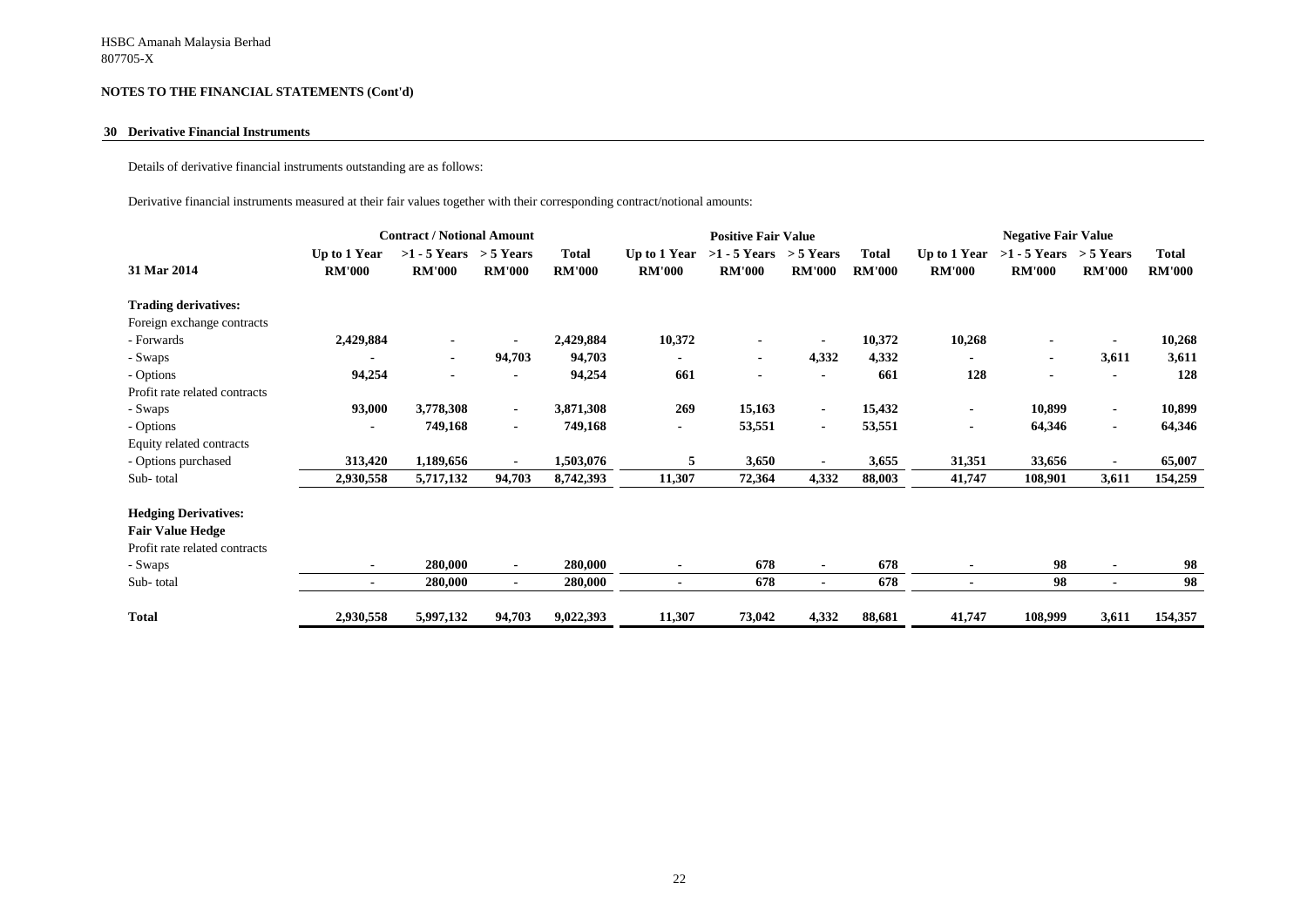#### **30 Derivative Financial Instruments (Cont'd)**

|                                                                                                                 | Contract / Notional Amount                           |                                 |                                    |                        | Positive Fair Value           |                                 |                                  |                        | Negative Fair Value           |                                 |                              |                        |
|-----------------------------------------------------------------------------------------------------------------|------------------------------------------------------|---------------------------------|------------------------------------|------------------------|-------------------------------|---------------------------------|----------------------------------|------------------------|-------------------------------|---------------------------------|------------------------------|------------------------|
| 31 Dec 2013                                                                                                     | Up to 1 Year<br><b>RM'000</b>                        | $>1 - 5$ Years<br><b>RM'000</b> | $>$ 5 Years<br><b>RM'000</b>       | Total<br><b>RM'000</b> | Up to 1 Year<br><b>RM'000</b> | $>1 - 5$ Years<br><b>RM'000</b> | $> 5$ Years<br><b>RM'000</b>     | Total<br><b>RM'000</b> | Up to 1 Year<br><b>RM'000</b> | $>1 - 5$ Years<br><b>RM'000</b> | $>$ 5 Years<br><b>RM'000</b> | Total<br><b>RM'000</b> |
| <b>Trading derivatives:</b>                                                                                     |                                                      |                                 |                                    |                        |                               |                                 |                                  |                        |                               |                                 |                              |                        |
| Foreign exchange contracts                                                                                      |                                                      |                                 |                                    |                        |                               |                                 |                                  |                        |                               |                                 |                              |                        |
| - Forwards                                                                                                      | 2,178,902                                            |                                 |                                    | 2,178,902              | 13,607                        |                                 | $\overline{\phantom{a}}$         | 13,607                 | 13,186                        |                                 |                              | 13,186                 |
| - Swaps                                                                                                         |                                                      | $\sim$                          | 94,905                             | 94,905                 | $\overline{\phantom{a}}$      |                                 | 4,750                            | 4,750                  | -                             | $\overline{\phantom{a}}$        | 3,970                        | 3,970                  |
| - Options                                                                                                       | 26,020                                               |                                 |                                    | 26,020                 | $\overline{\phantom{a}}$      | 2,707                           | $\overline{\phantom{a}}$         | 2,707                  | 23                            |                                 |                              | 23                     |
| Profit rate related contracts                                                                                   |                                                      |                                 |                                    |                        |                               |                                 |                                  |                        |                               |                                 |                              |                        |
| - Options                                                                                                       | 98,500                                               | 1,802,193                       | 550,000                            | 2,450,694              | 359                           | 8,230                           | 3,487                            | 12,076                 | $\overline{\phantom{a}}$      | 5,674                           | 1,879                        | 7,553                  |
| - Swaps                                                                                                         |                                                      | 668,832                         | $\overline{\phantom{a}}$           | 668,832                | $\overline{\phantom{a}}$      | 46,720                          | $\overline{\phantom{a}}$         | 46,720                 | $\overline{\phantom{a}}$      | 58,873                          | $\sim$                       | 58,873                 |
| Equity related contracts                                                                                        |                                                      |                                 |                                    |                        |                               |                                 |                                  |                        |                               |                                 |                              |                        |
| - Options purchased                                                                                             | 644,322                                              | 752,273                         | $\overline{\phantom{a}}$           | 1,352,187              | 11                            | 5,095                           | $\overline{\phantom{a}}$         | 5,106                  | 26,100                        | 7,326                           |                              | 33,426                 |
| Sub-total                                                                                                       | 2,947,744                                            | 3,223,298                       | 644,905                            | 6,815,947              | 13,977                        | 62,752                          | 8,237                            | 84,966                 | 39,309                        | 71,873                          | 5,849                        | 117,031                |
| <b>Hedging Derivatives:</b><br><b>Fair Value Hedge</b><br>Profit rate related contracts<br>- Swaps<br>Sub-total | $\overline{\phantom{a}}$<br>$\overline{\phantom{a}}$ | 80,000<br>80,000                | $\overline{\phantom{a}}$<br>$\sim$ | 80,000<br>80,000       | $\overline{\phantom{a}}$      | 498<br>498                      | $\blacksquare$<br>$\blacksquare$ | 498<br>498             | $\blacksquare$                | $\overline{\phantom{a}}$        | $\overline{\phantom{0}}$     |                        |
| Total                                                                                                           | 2,947,744                                            | 3,303,298                       | 644,905                            | 6,895,947              | 13,977                        | 63,250                          | 8,237                            | 85,464                 | 39,309                        | 71,873                          | 5,849                        | 117,031                |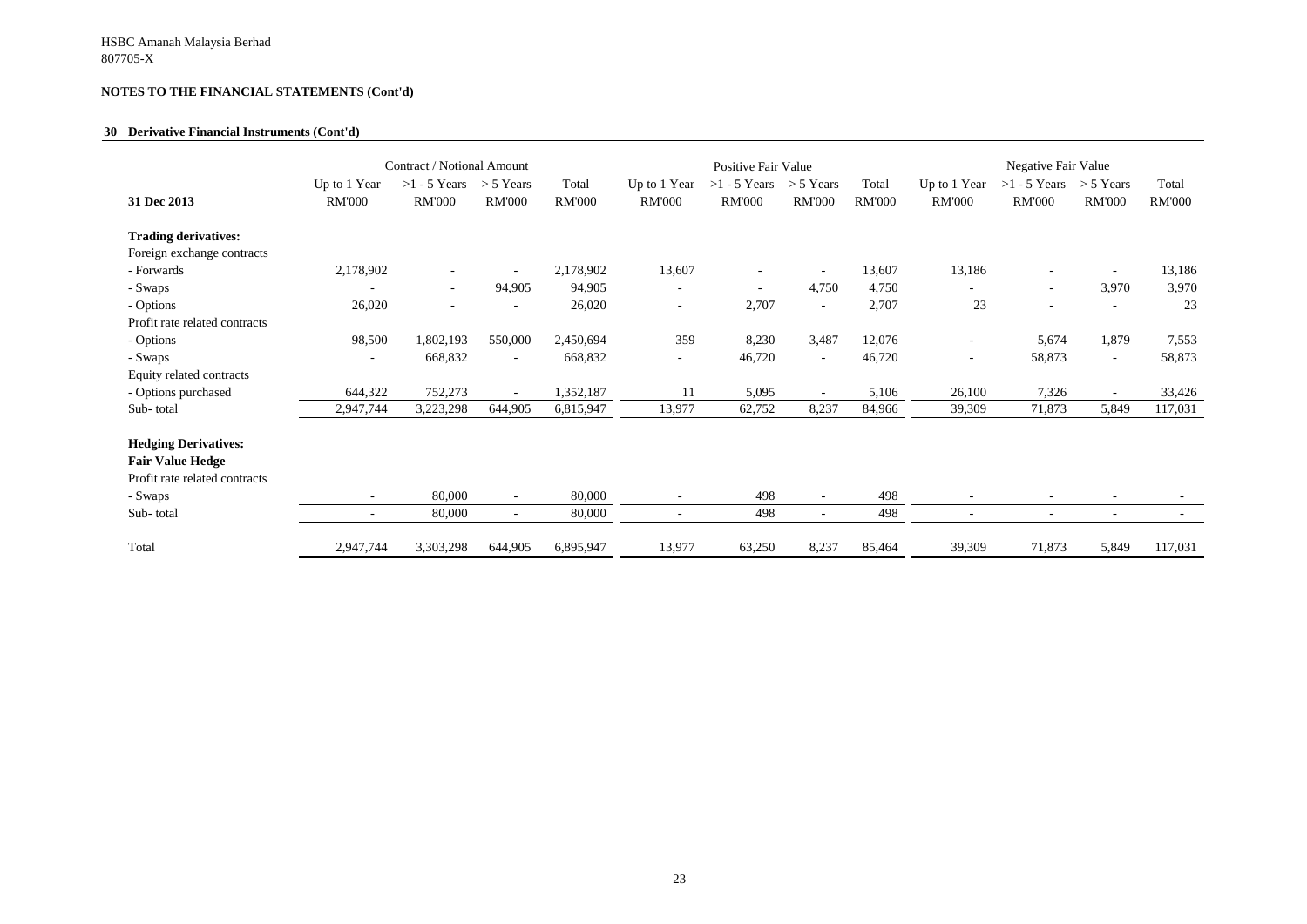# **31 Comparative Figures**

#### **Restatement of Comparative Figures**

The presentation and classification of items in the current financial statements are consistent with the previous year except for the following:

#### (i) Reclassification to conform to current period's presentation

Statement of financial position at 31 December 2013

|                                                                        | <b>RM'000</b> | <b>RM'000</b> |
|------------------------------------------------------------------------|---------------|---------------|
|                                                                        | As restated   | As previously |
|                                                                        |               | stated        |
| a) Deposits from customers                                             | 11,030,564    | 11,030,564    |
| (of which the affected components are disclosed below) :               |               |               |
| Others                                                                 |               |               |
| Hybrid                                                                 |               | 93,769        |
| Wakalah                                                                |               | 60,467        |
| Murabahah                                                              |               | 1,154,005     |
| Wakalah with Commodity Wa'ad                                           | 1,138,431     |               |
| Wakalah with Murabahah                                                 | 169,810       |               |
| b) Deposits and Placements from Banks and Other Financial Institutions |               |               |
| Non-Mudharabah                                                         |               |               |
| Licensed banks                                                         | 793,520       |               |
| Bank Negara Malaysia                                                   | 26,815        |               |
| Other financial institutions                                           | 134           |               |
| Mudharabah                                                             |               |               |
| Licensed banks                                                         | 760,000       | 1,553,520     |
| Bank Negara Malaysia                                                   |               | 26,815        |
| Other financial institutions                                           |               | 134           |

 $1,580,469$   $1,580,469$ 

Statement of profit or loss and other comprehensive income for the financial period ended 31 March 2013

| a) Income Attributable to Depositors                              | 60,081 | 60,081 |
|-------------------------------------------------------------------|--------|--------|
| (of which the affected components are disclosed below) :          |        |        |
| Non-Mudharabah Fund                                               |        |        |
| Deposits and placements of banks and other financial institutions | 8,030  |        |
| Others                                                            | 4,906  |        |
| Mudharabah Fund                                                   |        |        |
| Deposits and placements of banks and other financial institutions | 2,611  | 10,641 |
| Others                                                            |        | 4,906  |
| <b>Personnel Expenses</b><br>b)                                   | 7,981  | 8,062  |
| (of which the affected components are disclosed below) :          |        |        |
| Other staff related costs                                         | 705    | 786    |
| <b>Other Overheads and Expenditures</b><br>C)                     | 34,359 | 34,216 |
| (of which the affected components are disclosed below) :          |        |        |
| Promotion and marketing related expenses                          | 3,936  | 3,998  |
| Advertising and promotion                                         | 2,762  | 2,824  |
| General administrative expenses                                   | 34,359 | 34,216 |
| Intercompany expenses                                             | 30,987 | 30,935 |
| Others                                                            | 2,991  | 2,900  |
|                                                                   |        |        |